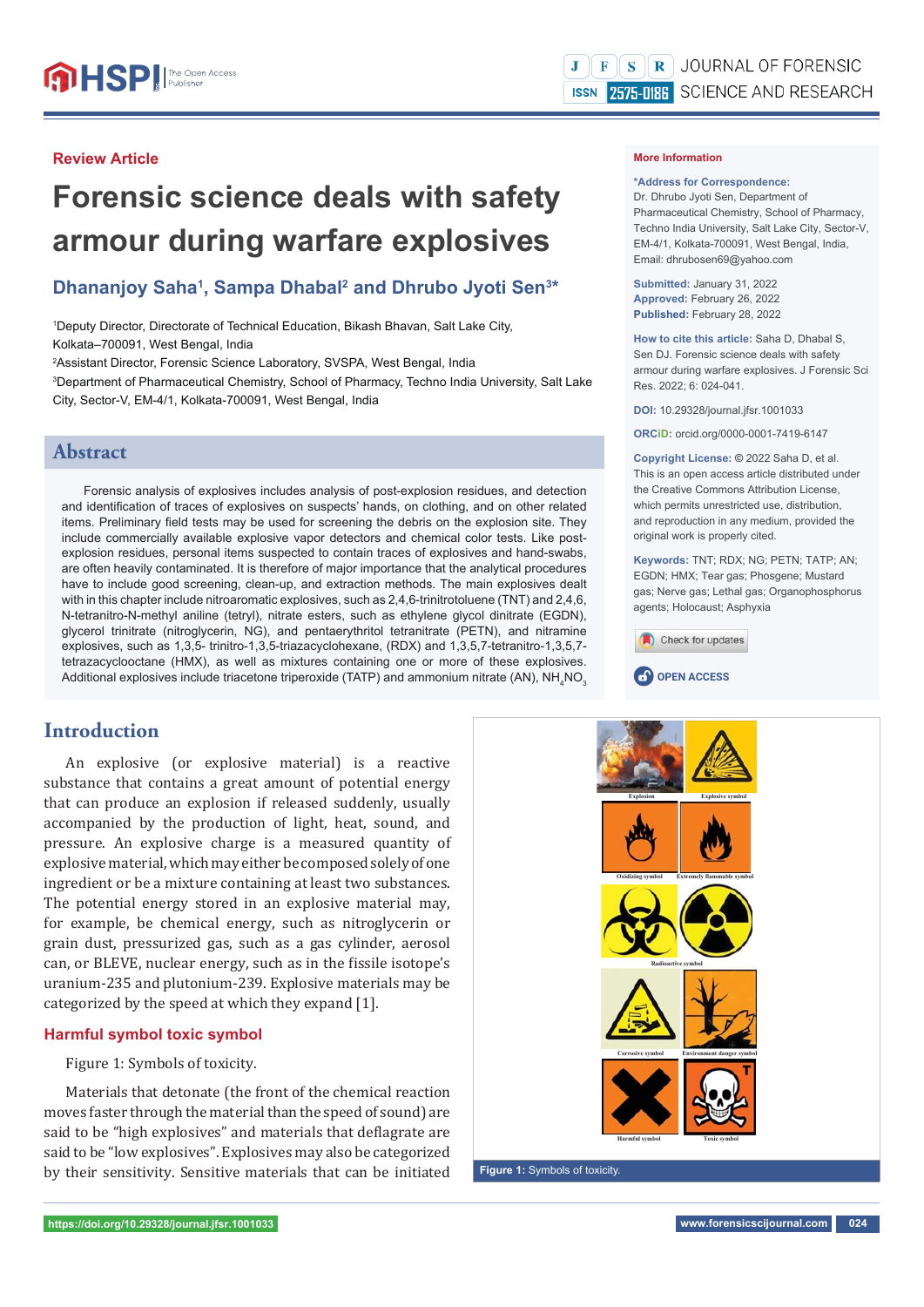

by a relatively small amount of heat or pressure are primary explosives and materials that are relatively insensitive are secondary or tertiary explosives. A wide variety of chemicals can explode; a smaller number are manufactured specifically for the purpose of being used as explosives. The remainder is too dangerous, sensitive, toxic, expensive, unstable, or prone to decomposition or degradation over short time spans. In contrast, some materials are merely combustible or flammable if they burn without exploding. The distinction, however, is not razor-sharp. Certain materials—dust, powders, gases, or volatile organic liquids—may be simply combustible or flammable under ordinary conditions, but become explosive in specific situations or forms, such as dispersed airborne clouds, confinement, or sudden release [2].

Chemical warfare (CW) involves using the toxic properties of chemical substances as weapons. This type of warfare is distinct from nuclear warfare and biological warfare, which together make up NBC, the military acronym for nuclear, biological, and chemical (warfare or weapons), all of which are considered "weapons of mass destruction" (WMDs). None of these falls under the term conventional weapons which are primarily effective due to their destructive potential. With proper protective equipment, training, and decontamination measures, the primary effects of chemical weapons can be overcome. Many nations possess vast stockpiles of weaponized agents in preparation for wartime use. The threat and the perceived threat have become strategic tools in planning both measures and counter-measures. A chemical weapon (CW) is a device that uses chemicals formulated to inflict death or harm on human beings. They are classified as weapons of mass destruction though they are separate from biological weapons (diseases), nuclear weapons, and radiological weapons (which use radioactive decay of elements). Chemical weapons can be widely dispersed in gas, liquid, and solid forms and may easily afflict others than the intended targets. Nerve gas, tear gas, and pepper spray are three modern examples. Lethal, unitary, chemical agents, and munitions are extremely volatile and they constitute a class of hazardous chemical weapons that are now being stockpiled by many nations. (Unitary agents are effective on their own and require no mixing with other agents.) The most dangerous of these are nerve agents GA, GB, and VX, and vesicant (blister) agents which are formulations of sulfur mustard such as H, HT, and HD. All are liquids at normal room temperature but become gaseous when released. Widely used during the First World War, the effects of so-called mustard gas, phosgene gas, and others caused lung searing, blindness, death, and maiming. Pepper spray is of common use today. It is potentially lethal. There are no recent records of pepper spray being used in the war despite the fact that it inflicts fewer injuries and has fewer side-effects if compared with impact and explosive weapons [3].

Figure 2: Classification of explosives.



**Low explosion:** Explosions that produce escaping gases of velocities less than the speed of sound.

**High explosion:** Explosions that produce escaping gases of velocities greater than the speed of sound [343 m/s].

### **Classifi cation**

### By sensitivity:

**Primary:** A primary explosive is an explosive that is extremely sensitive to stimuli such as impact, friction, heat, static electricity, or electromagnetic radiation. Some primary explosives are also known as contact explosives. A relatively small amount of energy is required for initiation. As a very general rule, primary explosives are considered to be those compounds that are more sensitive than PETN. As a practical measure, primary explosives are sufficiently sensitive that they can be reliably initiated with a blow from a hammer; however, PETN can also usually be initiated in this manner, so this is only a very broad guideline. Additionally, several compounds, such as nitrogen triiodide, are so sensitive that they cannot even be handled without detonating. Nitrogen triiodide is so sensitive that it can be reliably detonated by exposure to alpha radiation; it is the only explosive for which this is true. Primary explosives are often used in detonators or to trigger larger charges of less sensitive secondary explosives.

Figure 3: Primary Explosives.

Primary explosives are commonly used in blasting caps and percussion caps to translate a physical shock signal. In other situations, different signals such as electrical or physical shock, or, in the case of laser detonation systems, light, are used to initiate an action, i.e., an explosion. A small quantity, usually milligrams, is sufficient to initiate a larger charge of explosive that is usually safer to handle [4].

Examples of primary high explosives are: Acetone peroxide, Alkali metal ozonide, Ammonium permanganate, Ammonium chlorate, Azidotetrazolates, Azoclathrates, Benzoyl peroxide, Benzvalene, 3,5-Bis(trinitromethyl)tetrazole, Chlorine oxides, Copper(I) acetylide, Copper(II) azide, Cumene hydroperoxide,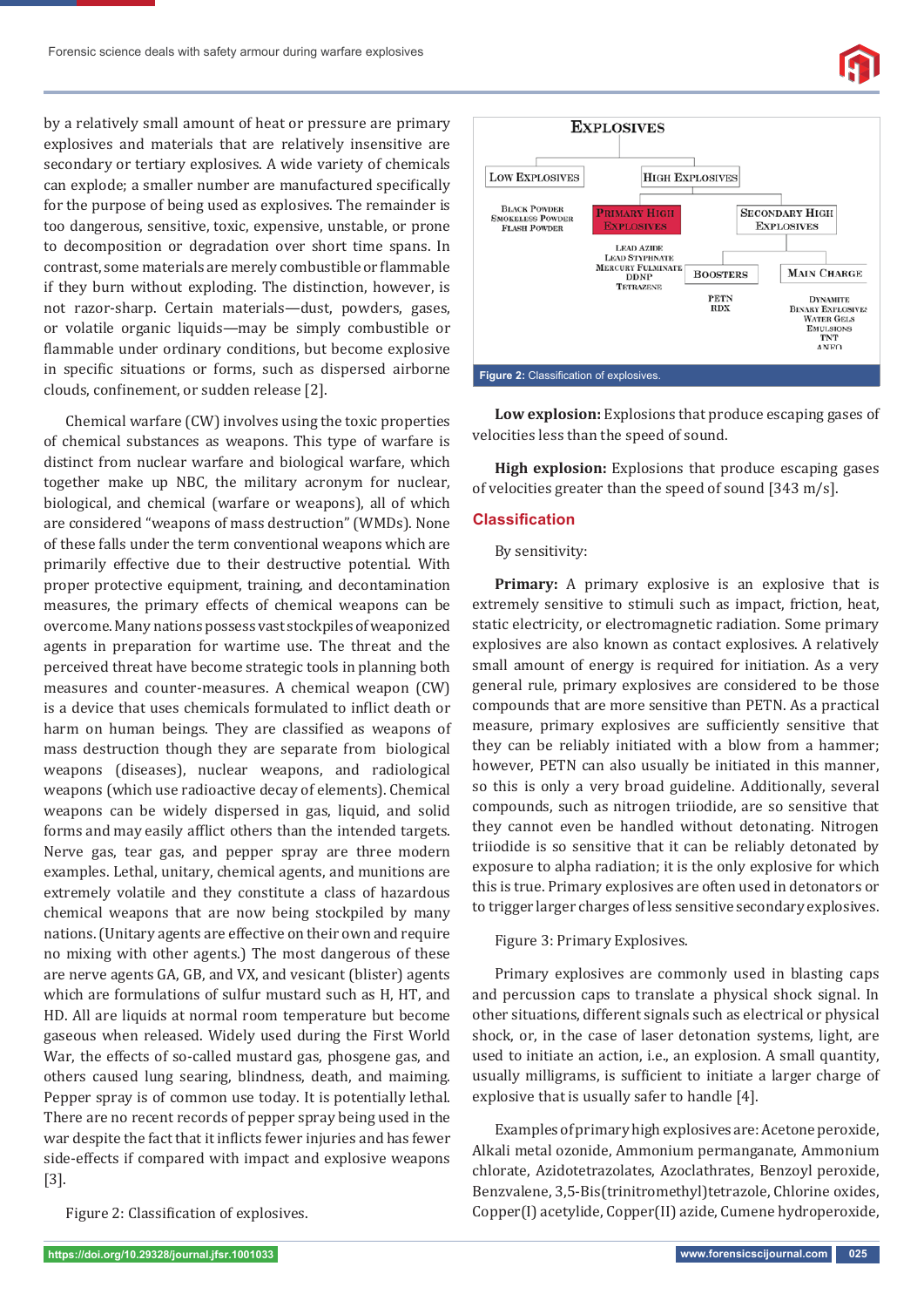

### Primary Explosives:

- **Initiating Explosives or detonators.**
- ⊕ They are highly sensitive explosives, which explode on receiving a slight shock or by fire.
- Lead azide:
- Mercury Fulminate:
- Tetracene:
- Diazodinitro phenol:

#### Low Explosives

- They simply burn and do not explode suddenly
- The chemical reactions taking place in such explosives are comparatively slow and their burning proceeds from the surface inward in layers at an approximate rate of 20 cm per second

#### Examples:

- 1. Black powder or gun-powder :
- $\circ$  It is a mixture of 75 % potassium nitrate, 15% charcol and 10% sulphur.
- <sup>®</sup> Uses : for blasting, in shells, igniters for propellants, practice bombs.

### **Figure 3:** Primary Explosives.

CXP CycloProp(-2-)enyl Nitrate (or CPN), Cyanogen azide, Cyanuric triazide, Diacetyl peroxide, 1-Diazidocarbamoyl-5 azidotetrazole, Diazodinitrophenol Diazomethane, Diethyl ether peroxide, 4-Dimethylaminophenylpentazole, Disulfur dinitride, Ethyl azide, Explosive antimony, Fluorine perchlorate, Fulminic acid.

**Halogen azides:** Fluorine azide, Chlorine azide, Bromine azide, Iodine azide, Hexamethylene triperoxide diamine Hydrazoic acid, Hypofluorous acid, Lead azide, lead styphnate, Lead picrate, Manganese heptoxide, Mercury (II) fulminate, Mercury nitride, Methyl ethyl ketone peroxide, Nickel hydrazine nitrate, Nickel hydrazine perchlorate, Nitrogen trihalides: Nitrogen trichloride, Nitrogen tribromide, Nitrogen triiodide, Nitroglycerin, Nitronium perchlorate Nitrosyl perchlorate, Nitrotetrazolate-N-oxides Octaazacubane, Pentazenium hexafluoroarsenate, Peroxy acids, Peroxymonosulfuric acid, Selenium tetraazide, Silicon tetraazide, Silver azide, Silver acetylide, Silver fulminate, Silver nitride, Tellurium tetraazide, tert-Butyl hydroperoxide Tetraamine copper complexes, Tetraazidomethane, Tetrazene explosive, Tetranitratoxycarbon, Tetrazoles, Titanium tetraazide, Triazidomethane.

**Oxides of xenon:** Xenon dioxide, Xenon oxytetrafluoride, Xenon tetroxide, Xenon trioxide.

**Secondary:** A secondary explosive is less sensitive than a

primary explosive and requires substantially more energy to be initiated. Because they are less sensitive, they are usable in a wider variety of applications and are safer to handle and store. Secondary explosives are used in larger quantities in an explosive train and are usually initiated by a smaller quantity of a primary explosive [5].

Examples of secondary explosives include TNT and RDX. RDX (abbreviation of "Research Department eXplosive" or "Royal Demolition eXplosive"), among other names (see the section Name), is an organic compound with the formula  $(O_2N_2CH_2)_3$ . It is a white solid without smell or taste, widely used as an explosive. Chemically, it is classified as a nitroamine alongside HMX, which is a more energetic explosive than TNT. It was used widely in World War II and remains common in military applications.

Figure 4: Secondary Explosives.

Figure 5: RDX.

**Secondary Explosives** 

primary explosives.

Secondary explosives (also known as high

or shock and are generally more powerful than

Secondary explosives are less sensitive than

primary explosives and can only be initiated to

detonation by the shock produced by the

explosion of a primary explosive.

explosives) differ from primary explosives<br>that they cannot be detonated readily by h

RDX [1,3,5-Trinitro-1,3,5-triazinane] is often used in mixtures with other explosives and plasticizers or phlegmatizers (desensitizers); it is the explosive agent in C-4 plastic explosives. It is stable in storage and is considered one of the most energetic blasts of the military high explosives, with a relative effectiveness factor of 1.60.

**Tertiary:** Tertiary explosives, also called blasting agents,

**Secondary Explosives** 

- · TNT
- · Picric acid
- · Nitrocellulose
- Nitroglycerine
- $\cdot$  RDX
- · HMX
- · PETN
- Examples of commercial secondary explosives are blasting gelatin, guhr dynamite and 60% gelatine dynamite.

**Figure 4:** Secondary Explosives.

2. Smokeless powder (nitrocellulose):

nitric and sulphuric acids

smoke.

● It is prepared by treating cellulose with

<sup>●</sup> It is called smokeless powder because it

nitrogen, water vapour and almost no

produces carbon dioxide, carbon monoxide,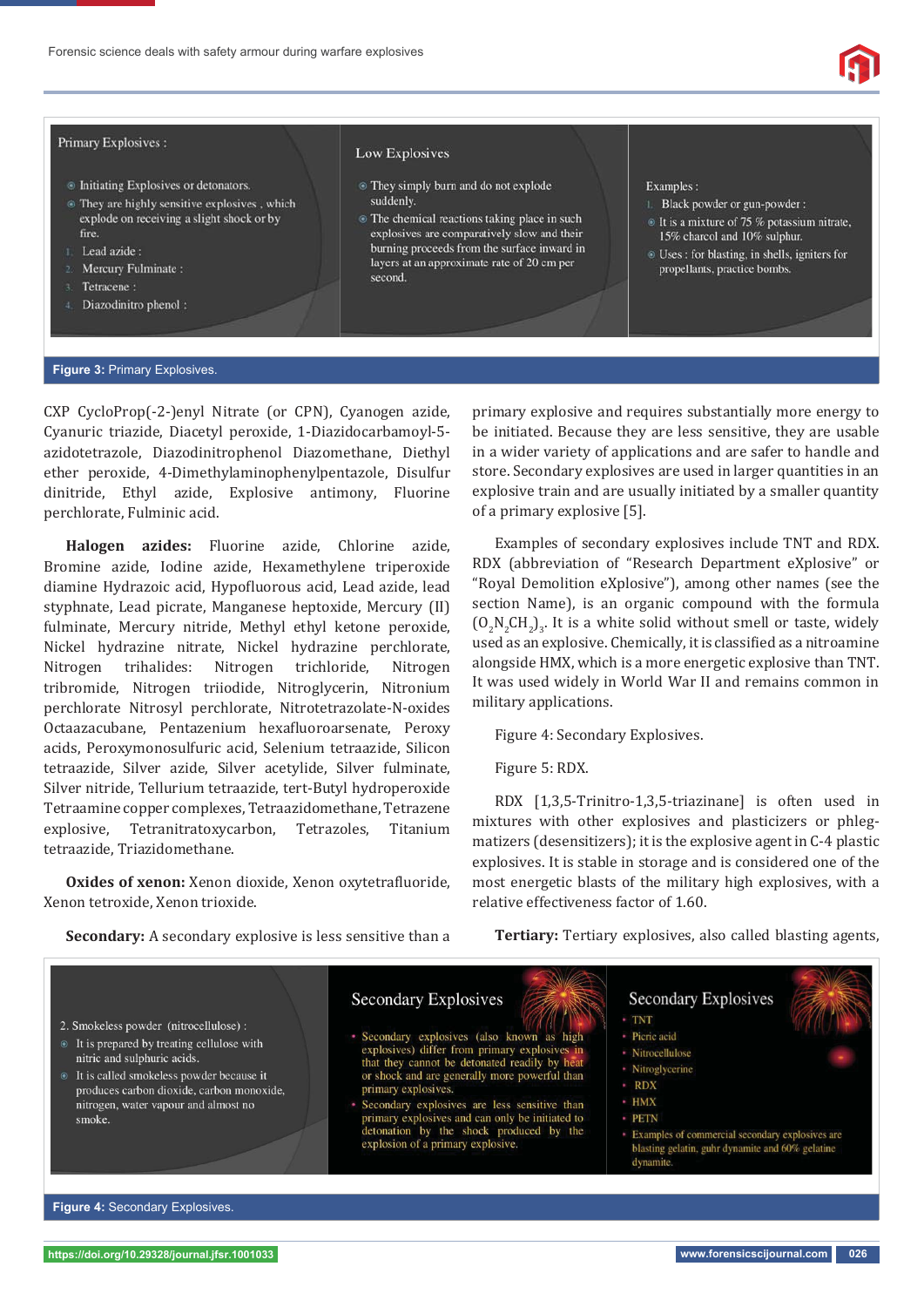

# **RDX**



- RDX also known as Hexogen, Cyclonite and cyclotrimethylenetrinitramine(C<sub>3</sub>H<sub>6</sub>N<sub>6</sub>O<sub>6</sub>)
- RDX was first prepared in 1899 by Henning for medicinal use and used as an explosive in 1920 by Herz. The properties and preparation of RDX were fully developed during World War 11.



# **RDX**

- · It attained military importance during World War II since it is more chemically and thermally stable than PETN and has a lower sensitiveness
- · Pure RDX is very sensitive to initiation by impact and friction and is desensitized by coating the crystals with wax, oils or grease.
- It can also be compounded with mineral jelly and similar materials to give plastic explosives.
- · Have greater explosive power than TNT and Picric
- acid

### **Figure 5:** RDX.

are so insensitive to shock that they cannot be reliably detonated by practical quantities of primary explosive, and instead, require an intermediate explosive booster of secondary explosive. These are often used for safety and the typically lower costs of material and handling. The largest consumers are large-scale mining and construction operations.

Most tertiaries include fuel and an oxidizer. ANFO can be a tertiary explosive if its reaction rate is slow. ANFO (/ˈænfoʊ/ AN-foh) (or AN/FO, for ammonium nitrate/fuel oil) is a widely used bulk industrial explosive. It consists of 94% porous prilled ammonium nitrate  $(NH_4NO_3)$  (AN), which acts as the oxidizing agent and absorbent for the fuel, and 6% number 2 fuel oil (FO). The use of ANFO originated in the 1950s. ANFO accounts for an estimated 90% of the 2.7 million tonnes (6 billion pounds) of explosives used annually in North America. It has found wide use in coal mining, quarrying, metal mining, and civil construction in applications where its low cost and ease of use may outweigh the benefits of other explosives, such as water resistance, oxygen balance, higher detonation velocity, or performance in small-diameter columns. ANFO is also widely used in avalanche hazard mitigation [6].

Figure 6: Tertiary Explosives.

**Cyanide gas:** A gas chamber is an apparatus for killing humans or animals with gas, consisting of a sealed chamber into which a poisonous or asphyxiant gas is introduced. The most commonly used poisonous agent is hydrogen cyanide; carbon dioxide and carbon monoxide have also been used. Gas chambers were used as a method of execution for condemned prisoners in the United States beginning in the 1920s and continue to be a legal execution method in 3 states. During the Holocaust, large-scale gas chambers designed for mass killing were used by Nazi Germany as part of their genocide program and also by the Independent State of Croatia at the Jasenovac concentration camp. The use of gas chambers has also been reported in North Korea. When executions by gas chambers are conducted in the United States, the general protocol is as follows. First, the executioner will place a quantity of



potassium cyanide (KCN) pellets into a compartment directly below the chair in the chamber. The condemned person is then brought into the chamber and strapped into the chair, and the airtight chamber is sealed. At this point, the executioner will pour a quantity of concentrated sulfuric acid  $(H_2SO_4)$  down a tube that leads to a smallholding tank directly below the compartment containing the cyanide pellets. The curtain is then opened, allowing the witnesses to observe the inside of the chamber [7].

The prison warden then asks the condemned individual if he or she wishes to make a final statement. Following this, the executioner(s) throws a switch/lever to cause the cyanide pellets to drop into the sulfuric acid, initiating a chemical reaction that generates hydrogen cyanide (HCN) gas: 2KCN(s) +  $H_2SO_4(aq)$   $\rightarrow$  2HCN(g) +  $K_2SO_4(aq)$ .

The gas is visible to the condemned, and he/she is advised to take several deep breaths to speed unconsciousness in order to prevent unnecessary suffering. Accordingly, execution by the gas chamber is especially unpleasant for the witnesses to the execution due to the physical responses exhibited by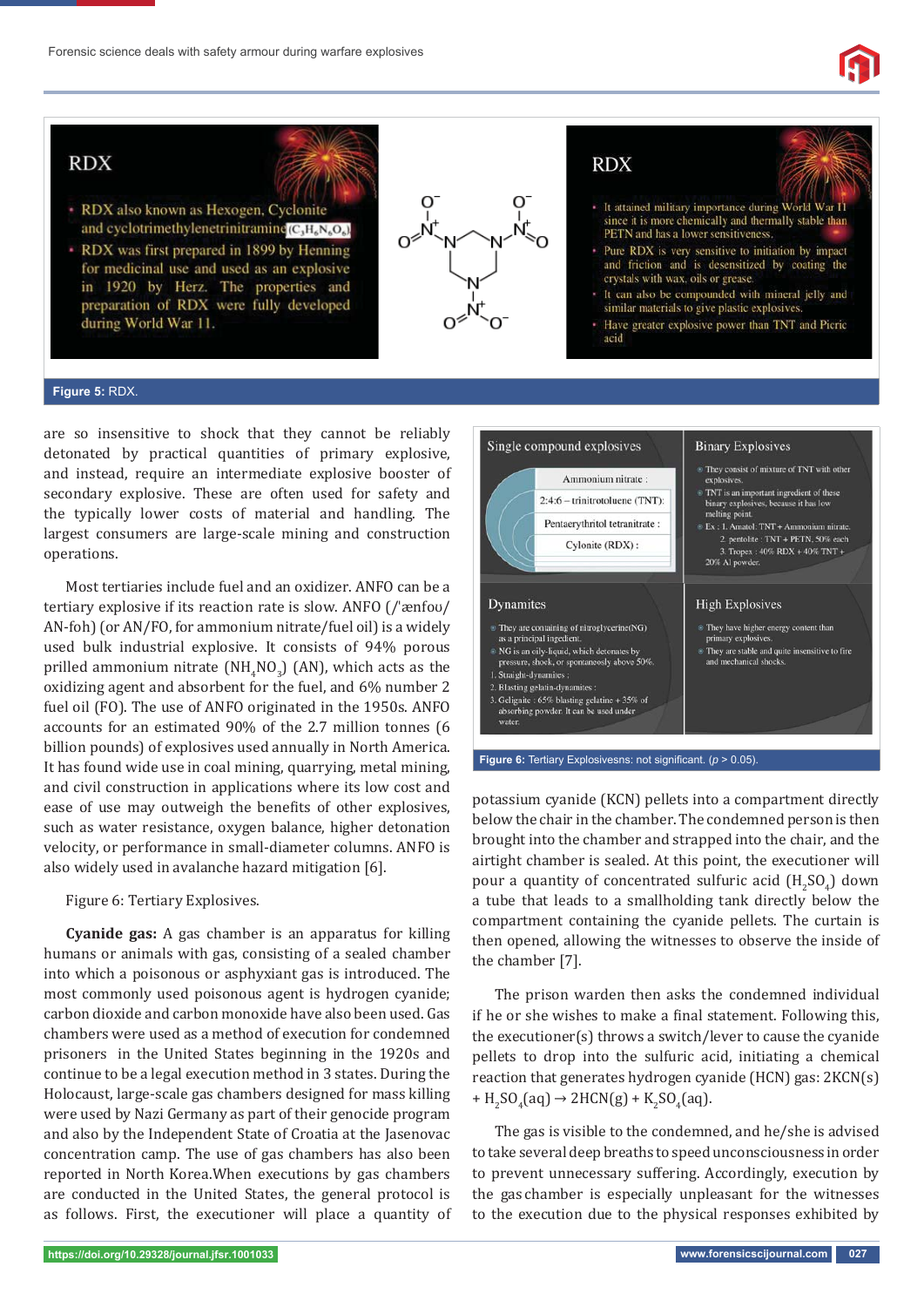the condemned during the process of dying. These responses can be violent and can include convulsions and excessive drooling. Following the execution, the chamber is purged of the gas through special scrubbers and must be neutralized with anhydrous ammonia ( $NH<sub>3</sub>$ ) before it can be opened.

Figure 7: Gas chamber.

Guards wearing oxygen masks remove the body from the chamber. Finally, the prison doctor examines the individual in order to officially declare that he or she is dead and release the body to the next of kin. One of the problems with the gas chamber is the inherent danger of dealing with such a toxic gas. Anhydrous ammonia is used to cleanse the chamber after cyanide gas has been used:  $HCN + NH_3 \rightarrow NH_4^+ + CN^-$ .

The anhydrous ammonia used to clean the chamber afterward, and the contaminated acidthat must be drained and disposed of, are both very poisonous. Nitrogen gas or oxygen-depleted air has been considered for human execution, as it can induce nitrogen asphyxiation. It has not been used to date [8].

### Table 1: List of nerve gases.

Chemical weapons in World War I were primarily used to demoralize, injure and kill entrenched defenders, against whom the indiscriminate and generally slow-moving or static nature of gas clouds would be most effective. The types of weapons employed ranged from disabling chemicals, such as tear gas and severe mustard gas, to lethal agents like phosgene and chlorine. This chemical warfare was a major component of the first global war and the first total war of the 20<sup>th</sup> century. The killing capacity of gas was limited, with four percent of combat deaths caused by gas. Gas was unlike most other weapons of the period because it was possible to develop effective countermeasures, such as gas masks. In the later stages of the war, as the use of gas increased, its overall effectiveness diminished. The widespread use of these agents



**Figure 7:** Gas chamber.

| Table 1: List of nerve gases.        |                  |                                                 |                       |
|--------------------------------------|------------------|-------------------------------------------------|-----------------------|
| <b>Name</b>                          | <b>First Use</b> | <b>Type</b>                                     | <b>Usage</b>          |
| Xylyl bromide                        | 1914             | Lachrymatory, toxic                             | <b>Both</b>           |
| Chlorine                             | 1915             | Corrosive. Lung Irritant                        | <b>Both</b>           |
| Phosgene                             | 1915             | Irritant, Corrosive, toxic                      | <b>Both</b>           |
| Benzyl bromide                       | 1915             | Lachrymatory                                    | <b>Central Powers</b> |
| Chloromethyl<br>chloroformate        | 1915             | Irritant - Eyes, skin, lungs                    | <b>Both</b>           |
| Trichloromethyl<br>chloroformate     | 1916             | Severe irritant causes burns                    | <b>Both</b>           |
| Chloropicrin                         | 1916             | Irritant, lachrymatory, toxic                   | <b>Both</b>           |
| Stannic chloride                     | 1916             | Severe irritant, causes<br>asphyxiating         | Allies                |
| <b>Bromoacetone</b>                  | 1916             | Lachrymatory, irritant                          | <b>Both</b>           |
| Acrolein                             | 1916             | Lachrymatory, toxic                             | <b>Central Powers</b> |
| Hydrogen cyanide<br>(Prussic acid)   | 1916             | Toxic, Chemical Asphyxiant                      | Allies                |
| Hydrogen sulfide                     | 1916             | Irritant, toxic                                 | Allies                |
| Diphenylchloroarsine                 | 1917             | Irritant/Sternutatory (causes<br>sneezing)      | <b>Central Powers</b> |
| a-chlorotoluene<br>(Benzyl chloride) | 1917             | Irritant, lachrymatory                          | <b>Central Powers</b> |
| Mustard gas                          | 1917             | Vesicant (blistering agent),<br>a lung irritant | <b>Both</b>           |
| Bis(chloromethyl) ether              | 1918             | Irritant, can blur vision                       | <b>Central Powers</b> |
| Ethyldichloroarsine                  | 1918             | Vesicant                                        | <b>Central Powers</b> |
| N-Ethylcarbazole                     | 1918             | Irritant                                        | <b>Central Powers</b> |
| <b>Blue Cross</b>                    | 1917             | Toxic                                           | <b>Central Powers</b> |
| <b>Green Cross</b>                   | 1915             | Toxic                                           | <b>Central Powers</b> |
| <b>Yellow Cross</b>                  | 1916             | Toxic                                           | <b>Central Powers</b> |
| <b>White Cross</b>                   | 1914             | Toxic                                           | <b>Central Powers</b> |

of chemical warfare, and wartime advances in the composition of high explosives, gave rise to an occasionally expressed view of World War I as "the chemists' war".

**1914: Tear gas:** The earliest military uses of chemicals were tear-inducing irritants rather than fatal or disabling poisons. During the First World War, the French army was the first to employ gas, using 26 mm grenades filled with tear gas (ethyl bromoacetate,  $BrCH_2COOC_2H_5$ ) in August 1914. The small quantities of gas delivered, roughly 19  $\text{cm}^3$ per cartridge, were not even detected by the Germans. The stocks were rapidly consumed and by November a new order was placed by the French military. As bromine was scarce among the Entente allies, the active ingredient was changed to chloroacetone (ClCH<sub>2</sub>COCH<sub>3</sub>). In October 1914, German troops fired fragmentation shells filled with a chemical irritant against British positions at Neuve Chapelle, though the concentration achieved was so small that it was barely noticed. None of the combatants considered the use of tear gas to be a conflict with the Hague Treaty of 1899, which prohibited the launching of projectiles containing asphyxiating or poisonous gas. Tear gas, also known as a lachrymator agent or lachrymator (from the Latin lacrima meaning "tear"), sometimes colloquially known as "mace" after an early commercial aerosol, is a chemical weapon that stimulates the nerves of the lacrimal gland in the eye to produce tears. In addition, it can cause severe eye and respiratory pain, skin irritation, bleeding, and blindness. Common lachrymators both currently and formerly used as tear gas include pepper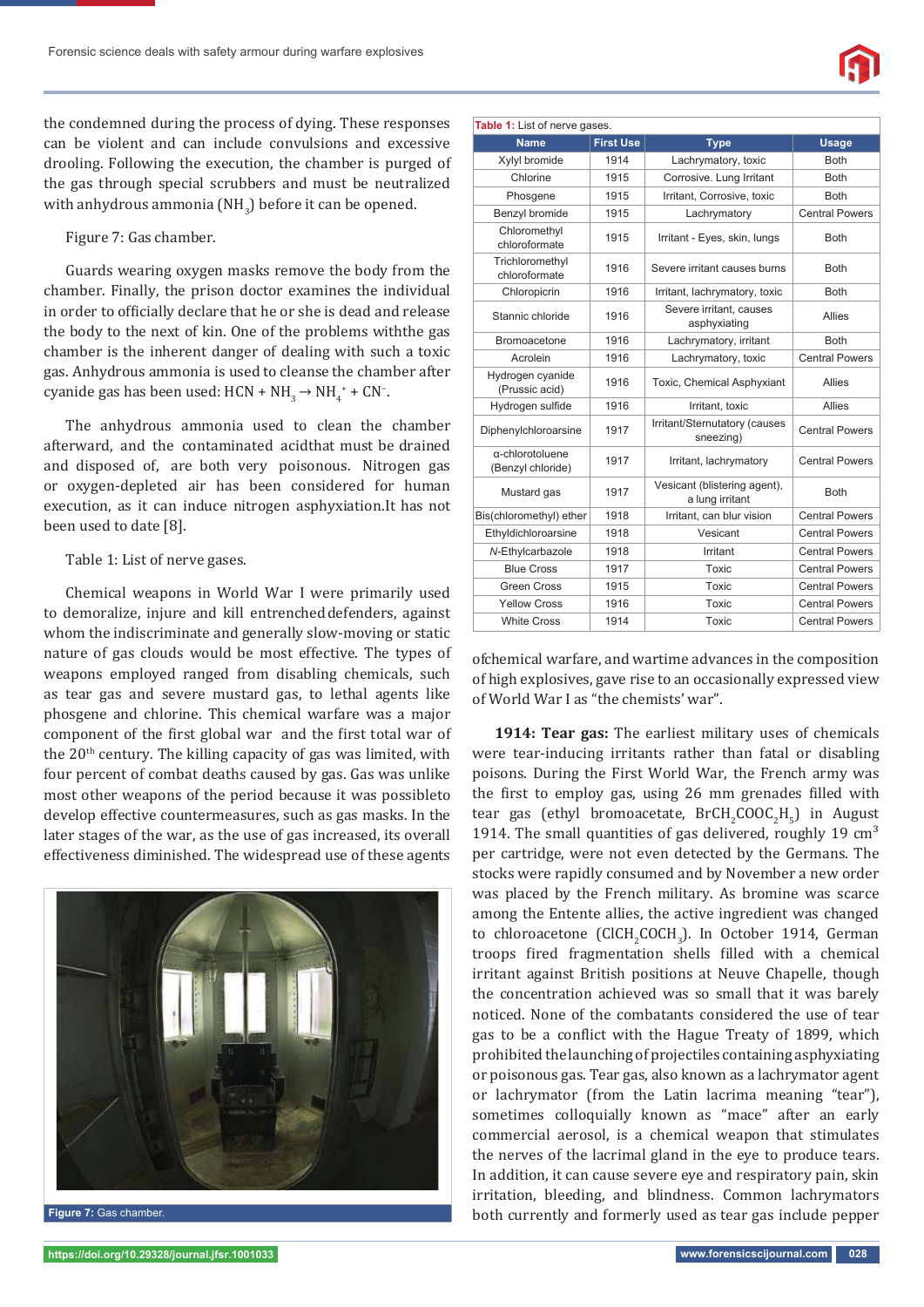

spray (OC gas), PAVA spray (nonivamide), CS gas, CR gas, CN gas (phenacyl chloride), bromoacetone, xylyl bromide, and Mace (a branded mixture) [9].

Figure 8: Tear gas.

1915: Large-scale use and lethal gases: The first instance of large-scale use of gas as a weapon was on  $31<sup>st</sup>$  January 1915, when Germany fired 18,000 artillery shells containing liquid xylyl bromide tear gas on Russian positions on the Rawka River, west of Warsaw during the Battle of Bolimov. However, instead of vaporizing, the chemical froze and failed to have the desired effect. The first killing agent employed by the German military was chlorine. Chlorine is a powerful irritant that can inflict damage to the eyes, nose, throat, and lungs. High concentrations and prolonged exposure, can cause death by asphyxiation. German chemical companies BASF, Hoechst, and Bayer (which formed the IG Farben conglomerate in 1925) had been producing chlorine as a by-product of their dye manufacturing. In cooperation with Fritz Haber of the Kaiser Wilhelm Institute for Chemistry in Berlin, they began developing methods of discharging chlorine gas against enemy trenches.

1915: More deadly gases: The deficiencies of chlorine were overcome with the introduction of phosgene, which was prepared by a group of French chemists led by Victor Grignard and first used by France in 1915. Colorless and having an odor likened to "moldy hay," phosgene was difficult to detect, making it a more effective weapon. Although phosgene was sometimes used on its own, it was more often used mixed with an equal volume of chlorine, with the chlorine helping to spread the denser phosgene. The Allies called this combination White Star after the marking painted on shells containing the mixture. Phosgene was a potent killing agent, deadlier than chlorine. It had a potential drawback in that some of the symptoms of exposure took 24 hours or more to manifest. This meant that the victims were initially still capable of putting up a fight; although this could also mean that apparently fit troops would be incapacitated by the effects of the gas on the following day. 3 Although phosgene was never as notorious in the public consciousness as mustard gas, it killed far more people, about 85% of the 100,000 deaths caused by chemical weapons during World War I [10].

**1917: Mustard Gas:** The most widely-reported and, perhaps, the most effective gas of the First World War was mustard gas. It was a vesicant that was introduced by Germany in July 1917 prior to the Third Battle of Ypres. The Germans marked their shells yellow for mustard gas and green for chlorine and phosgene; hence they called the new gas Yellow Cross. It was known to the British as HS (Hun Stuff), while the French called it Yperite (named after Ypres). Mustard gas is not a particularly effective killing agent (though in high enough doses it is fatal) but can be used to harass and disable the enemy and pollute the battlefield.

**Figure 8:** Tear gas.



Delivered in artillery shells, mustard gas was heavier than air and it settled to the ground as an oily liquid resembling sherry. Once in the soil, mustard gas remained active for several days, weeks, or even months, depending on the weather conditions. The skin of victims of mustard gas blistered, their eyes became very sore and they began to vomit. Mustard gas caused internal and external bleeding and attacked the bronchial tubes, stripping off the mucous membrane. This

was extremely painful. Fatally injured victims sometimes took

four or five weeks to die of mustard gas exposure [11].

Nerve agents are a class of phosphorus-containing organic chemicals (organophosphates) that disrupt the mechanism by which nerves transfer messages to organs. The disruption is caused by blocking acetylcholinesterase, an enzyme that normally destroys acetylcholine, a neurotransmitter. As chemical weapons, they are classified as weapons of mass destruction by the United Nations according to UN Resolution 687 (passed in April 1991), and their production and stockpiling was outlawed by the Chemical Weapons Convention of 1993; the Chemical Weapons Convention officially took effect on April 29, 1997. The use of dangerous gases in warfare is forbidden by treaties already in the Hague Conventions of 1899 and 1907 and the Geneva Protocol of 1925. Poisoning by a nerve agent leads to contraction of pupils, profuse salivation, convulsions, involuntary urination and defecation, and eventual death by asphyxiation as control is lost over respiratory muscles. Some nerve agents are readily vaporized or aerosolized and the primary portal of entry into the body is the respiratory system. Nerve agents can also be absorbed through the skin, requiring that those likely to be subjected to such agents wear a full-body suit in addition to a respirator.

Sarin [Propan-2-yl methylphosphonofluoridate], or GB, is an organophosphorus compound with the formula  $\text{(CH}_3\text{)}_2\text{CHO}$  CH<sub>3</sub>P(O)F. It is a colorless, odorless liquid, used as

Figure 9: Lethal & toxic effect of war gas.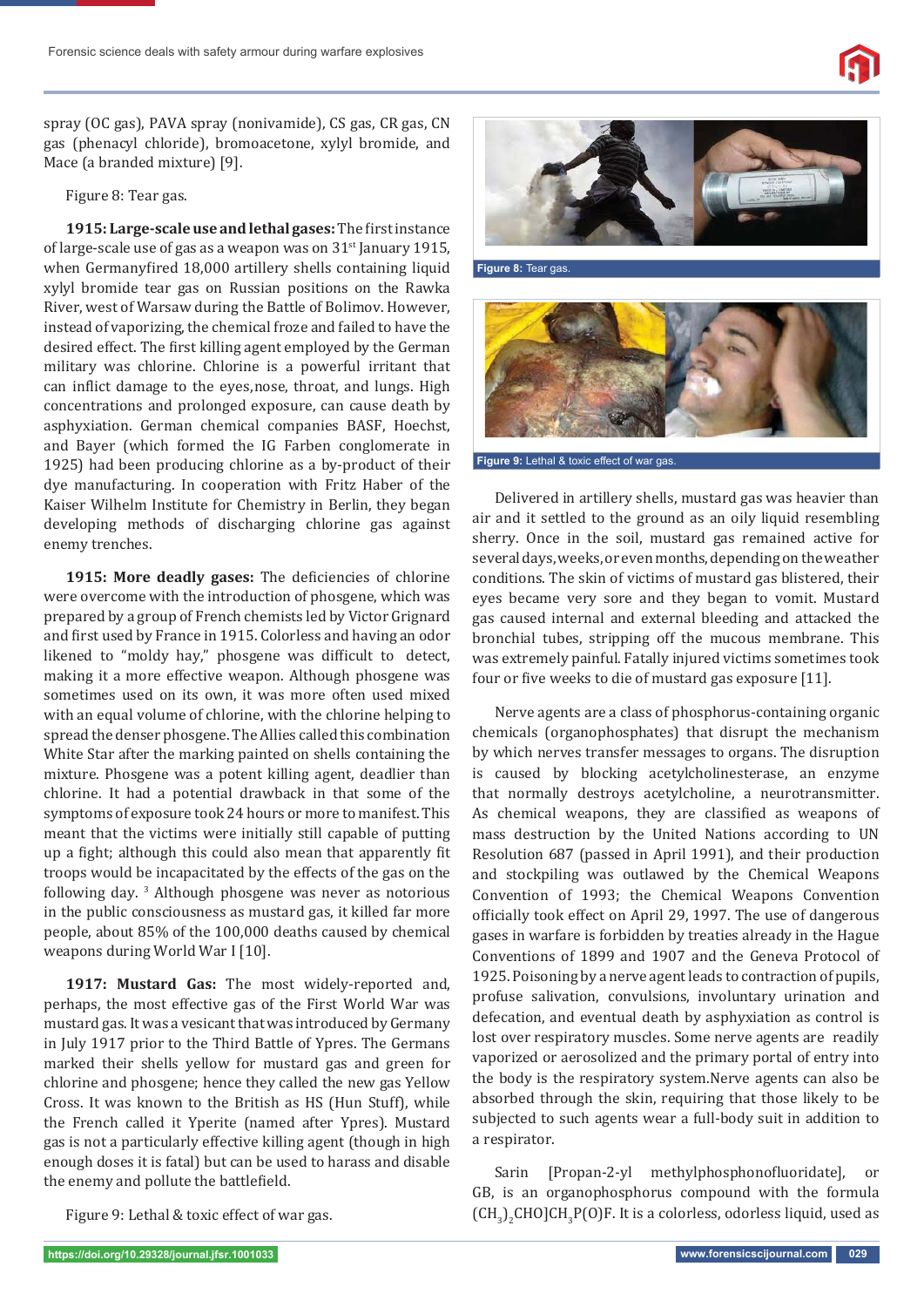

a chemical weapon owing to its extreme potency as a nerve agent. It has been classified as a weapon of mass destruction in UN Resolution 687. Production and stockpiling of sarin was outlawed by the Chemical Weapons Convention of 1993, and it is classified as a Schedule 1 substance. Sarin can be lethal even at very low concentrations, with death following within 1 to 10 minutes after direct inhalation due to suffocation from lung muscle paralysis, unless some antidotes, typically atropine or biperiden and pralidoxime, are quickly administered to a person. People who absorb a non-lethal dose, but do not receive immediate medical treatment, may suffer permanent neurological damage. Like other nerve agents, sarin attacks the nervous system by interfering with the re-absorption of neurotransmitters at neuromuscular junctions. Death will usually occur as a result of asphyxia due to the inability to control the muscles involved in breathing function. Specifically, sarin is a potent inhibitor of acetylcholinesterase, an enzyme that degrades the neurotransmitter acetylcholine after it is released into the synaptic cleft. In vertebrates, acetylcholine is the neurotransmitter used at the neuromuscular junction, where signals are transmitted between neurons from the central nervous systems to muscle fibers. Normally, acetylcholine is released from the neuron to stimulate the muscle, after which it is degraded by acetylcholinesterase, allowing the muscle to relax [12].

Figure 10: Sarin, Soman, Tabun, Pralidoxime, Xylyl bromide, Benzyl bromide, Chloropicrin.

A build-up of acetylcholine in the synaptic cleft, due to the inhibition of cholinesterase, means the neurotransmitter continues to act on the muscle fiber so that any nerve impulses are effectively continually transmitted. Sarin acts on cholinesterase by forming a covalent bond with the particular serine residue at the active site. Fluoride is the leading group, and the resulting phosphoester is robust and biologically inactive. Its mechanism of action resembles that of some commonly used insecticides, such as malathion. In terms of biological activity, it resembles carbamate insecticides, such as Sevin, and the medicines pyridostigmine, neostigmine, and physostigmine [13].

Soman [3,3-Dimethylbutan-2-yl methylphosphono fluoridate], or GD (systematic name: 0-Pinacolyl methylphosphonofluoridate), is an extremely toxic chemical substance. It is a nerve agent, that interferes with the normal functioning of the mammalian nervous system by inhibiting the cholinesterase enzyme. It is an inhibitor of both acetyl cholinesterase and butyrylcholinesterase. As a chemical weapon, it is classified as a weapon of mass destruction by the



United Nations according to UN Resolution 687. Its production is strictly controlled, and stockpiling is outlawed by the Chemical Weapons Convention of 1993 where it is classified as a Schedule 1 substance. Soman was the third of the so-called G-series nerve agents to be discovered along with GA (tabun), GB (sarin), and GF (cyclosarin). It is a volatile, corrosive, and colorless liquid with a faint odor when pure. More commonly, it is a yellow to brown color and has a strong odor described as similar to camphor. The  $LCt_{50}$  for soman is 70 mg·min/m<sup>3</sup> in humans. It is both more lethal and more persistent thansarin or tabun, but less so than cyclosarin. GD can be thickened for use as a chemical spray using an acrylic copolymer.

Figure 11: Bombing of nerve gas shells.

It can also be deployed as a binary chemical weapon; its precursor chemicals are methylphosphonyl difluoride and a mixture of pinacolyl alcohol and amine. Soman is an organophosphorus nerve agent with a mechanism of action similar to Tabun. Nerve agents inhibit acetylcholine esterase (AChE) by forming an adduct with the enzyme via a serine residue on that enzyme. These adducts may be decomposed hydrolytically or, for example, by the action of some oximes and thereby regenerate the enzyme. A second reaction type, one in which the enzyme–organophosphate (OP) complex undergoes a subsequent reaction, is usually described as "aging". Once the enzyme-OP complex has aged it is no longer regenerated by the common, oxime reactivators. The rate of this process is dependent on the OP. Soman is an OP that stimulates the rate of aging most rapidly decreasing the halflife to justa few minutes. AChE is an enzyme involved with neurotransmission. Because of the severe decrease of the half-life of this enzyme, neurotransmission is abolished in a matter of minutes. Soman is a very effective compound that has severe health implications at very low doses. The  $LC_{50}$  of soman in the air is 70 mg min per  $m<sup>3</sup>$ . For compounds such as soman, which may also be used as a weapon, often a fraction of the  $LC_{50}$  dose is where the first effects appear. Miosis is one of the first symptoms of soman intoxication and can be seen in doses of less than 1% of the  $LC_{50}$ . By using animal models, it is able to predict the  $LD_{50}$  value of soman. Most  $LD_{50}$  values via the same administration route give somewhat different lethal doses, which means the organisms metabolize the compounds differently [14].

Tabun or GA is an extremely toxic chemical substance. It is a clear, colorless, and tasteless liquid with a faint fruity odor. It

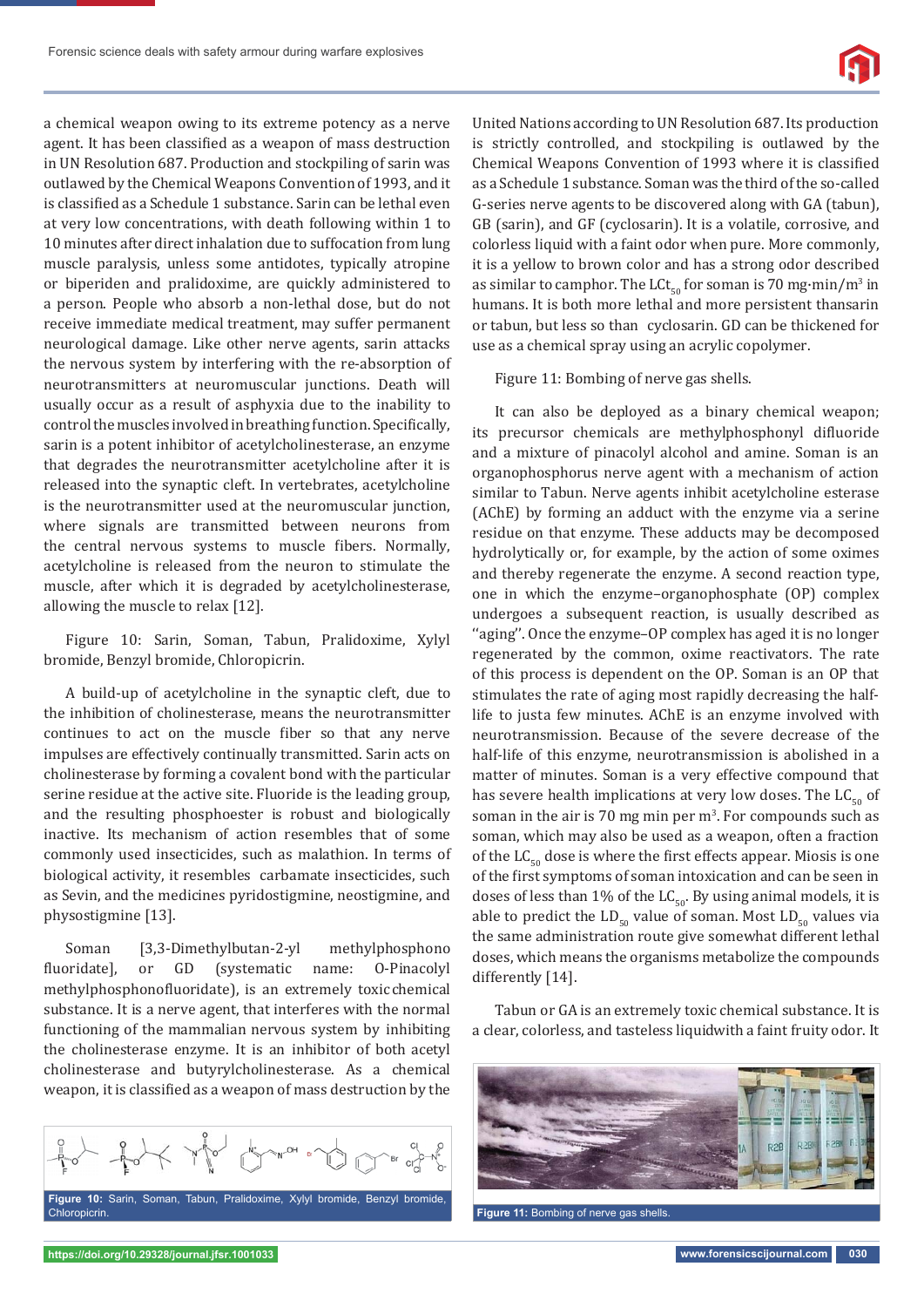

is classified as a nerve agent because it fatally interferes with the normal functioning of the mammalian nervous system. Tabun [(RS)-Ethyl N, N-Dimethylphosphoramidocyanidate] or GA [Ethyl dimethylphosphoramidocyanidate] is an extremely toxic chemical substance. It is a clear, colorless, and tasteless liquid with a faint fruity odor. It is classified as a nerve agent because it fatally interferes with the normal functioning of the mammalian nervous system. Its production is strictly controlled and stockpiling outlawed by the Chemical Weapons Convention of 1993. Tabun is the first of the so-called G-series nerve agents along with GB (sarin), GD (soman), and GF (cyclosarin). Although pure tabun is clear, less-pure tabun may be brown. It is a volatile chemical, although less so than either sarin or soman. Tabun can be destroyed with bleaching powder, though the poisonous gas cyanogen chloride is produced.

The symptoms of exposure include nervousness/ restlessness, miosis (contraction of the pupil), rhinorrhea (runny nose), excessive salivation, dyspnea (difficulty in breathing due to bronchoconstriction/secretions), sweating, bradycardia (slow heartbeat), loss of consciousness, convulsions, flaccid paralysis, loss of bladder and bowel control, apnea (breathing stopped) and lung blisters. The exact symptoms of overexposure are similar to those created by all nerve agents. Tabun is toxic even in minute doses. The number and severity of symptoms that appear vary according to the amount of the agent absorbed and the rate of entry of it into the body. Very small skin dosages sometimes cause local sweating and tremors accompanied by characteristically constricted pupils with few other effects. Tabun is about half as toxic as sarin by inhalation, but in very low concentrations it is more irritating to the eyes than sarin. Also, tabun breaks down slowly, which after repeated exposure can lead to buildup in the body. The effects of tabun appear slowly when tabun is absorbed through the skin rather than inhaled. A victim may absorb a lethal dose quickly, although death may be delayed for one to two hours. A person's clothing can release the toxic chemical for up to 30 minutes after exposure. Inhaled lethal dosages kill in one to ten minutes, and liquid absorbed through the eyes kills almost as fast. However, people who experience mild to moderate exposure to tabun can recover completely, if treated almost as soon as exposure occurs. The  $LCL_{0}$  for tabun is about 400 mg-min/ $m<sup>3</sup>$ . Treatment for suspected tabun poisoning is often three injections of a nerve agent antidote, such as atropine. Pralidoxime chloride (2-PAM Cl) also works as an antidote; however, it must be administered within a period of from minutes to a few hours following exposure to be effective [15].

**Biological effects:** As their name suggests, nerve agents attack the nervous system of the human body. All such agents function the same way: by inhibiting the enzyme acetylcholinesterase, which is responsible for the breakdown of acetylcholine (ACh) in the synapse. ACh gives the signal for muscles to contract, preventing them from relaxing. Initial

symptoms following exposure to nerve agents (like sarin) are a runny nose, tightness in the chest, and constriction of the pupils. Soon after, the victim will then have difficulty breathing and will experience nausea and drooling. As the victim continues to lose control of their bodily functions, they will involuntarily salivate, lacrimation, urinate, defecate, and experience gastrointestinal pain and vomiting. Blisters and burning of the eyes and/or lungs may also occur. This phase is followed by initially myoclonic jerks followed by status epilepticus. Death then comes via complete respiratory depression, most likely via the excessive peripheral activity at the neuromuscular junction of the diaphragm. The effects of nerve agents are very long-lasting and increase with successive exposures. Survivors of nerve agent poisoning almost invariably suffer chronic neurological damage. This neurological damage can also lead to continuing psychiatric effects.

Mechanism of action: Pralidoxime (2-pyridine aldoxime methyl chloride,) or 2-PAM, usually as the chloride or methiodide salts, belongs to a family of compounds called oximes that bind to organophosphate-inactivated acetyl cholinesterase. It is used to combat poisoning by organo phosphates or acetylcholinesterase inhibitors (nerve agents) in conjunction with atropine and diazepam. Pralidoxime is typically used in cases of organophosphate poisoning. The acetylcholinesterase enzyme has two parts to it. An acetylcholine molecule, bound at both ends to both sites of the enzyme, is cleaved in two to form acetic acid and choline. In organophosphate poisoning, an organophosphate bind to just one end of the acetylcholinesterase enzyme [the esoteric site], blocking its activity. Pralidoxime is able to attach to the other half [the unblocked, anionic site] of the acetylcholinesterase enzyme. It then binds to the organophosphate, the organophosphate changes conformation and loses its binding to the acetylcholinesterase enzyme. The conjoined poison/ antidote then unbinds from the site, and thus regenerates the enzyme, which is now able to function again. After some time though, some inhibitors can develop a permanent bond with cholinesterase, known as aging, where oximes such as pralidoxime cannot reverse the bond. Pralidoxime is often used with atropine (a muscarinic antagonist) to help reduce the parasympathetic effects of organophosphate poisoning. Pralidoxime is only effective in organophosphate toxicity (i.e. it does not have an effect if the acetylcholinesterase enzyme is carbamylated, as occurs with neostigmine or physostigmine). Pralidoxime has an important role in reversing paralysis of the respiratory muscles but due to its poor blood-brain barrier penetration, it has little effect on centrally-mediated respiratory depression. This is why atropine, which has excellent blood-brain barrier penetration, is concomitantly administered with pralidoxime during the treatment of organophosphate poisoning. While the efficacy of atropine has been well-established, clinical experience with pralidoxime has led to widespread doubt about its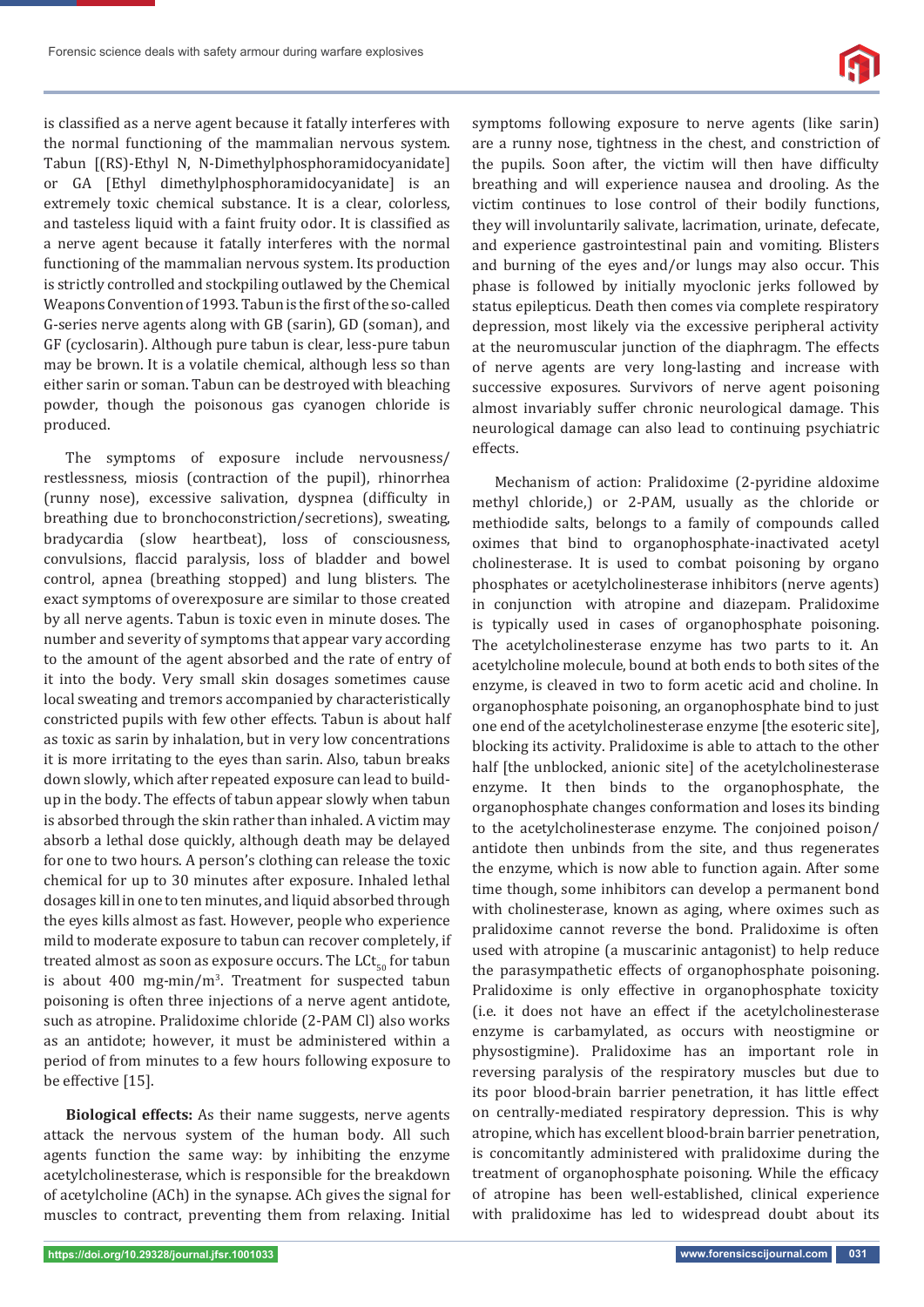efficacy in the treatment of Organophosphorus poisoning. When a normally functioning motor nerve is stimulated, it releases the neurotransmitter acetylcholine, which transmits the impulse to a muscle or organ. Once the impulse is sent, the enzyme acetylcholinesterase immediately breaks down the acetylcholine in order to allow the muscle or organ to relax. Nerve agents disrupt the nervous system by inhibiting the function of the enzyme acetylcholinesterase via forming a covalent bond where acetylcholine would break down (undergoes hydrolysis). Acetylcholine thus builds up and continues to act so that any nerve impulses are continually transmitted and muscle contractions do not stop. This same action also occurs at the gland and organ levels, resulting in uncontrolled drooling, tearing of the eyes (lacrimation), and excess production of mucus from the nose (rhinorrhea). The structures of the complexes of Soman (one of the most toxic nerve agents) with acetylcholinesterase from Torpedo California have been solved by X-ray crystallography (PDB codes: 2wfz, 2wg0, 2wg1, and 1som). The mechanism of action of soman could be seen in the example of 2wfz [16].

**Antidotes:** Atropine and related anticholinergic drugs act as antidotes to nerve agent poisoning because they block acetylcholine receptors, but they are poisonous in their own right. (Some synthetic anticholinergics, such as biperiden may counteract the central symptoms of nerve agent poisoning better than atropine since they pass the blood-brain barrier better than atropine.) While these drugs will save the life of a person affected with nerve agents, that person may be incapacitated briefly or for an extended period, depending on the amount of exposure. The endpoint of atropine administration is the clearing of bronchial secretions. Atropine for field use by military personnel is often loaded in an autoinjector, for ease of use in stressful conditions. Pralidoxime chloride, also known as 2-PAM chloride, is also used as an antidote. Rather than counteracting the initial effects of the nerve agent on the nervous system like atropine, pralidoxime chloride reactivates the poisoned enzyme (acetylcholinesterase) by scavenging the phosphoryl group attached to the functional hydroxyl group of the enzyme. Though safer to use, it takes longer to act. Revival of acetylcholinesterase with pralidoxime chloride works more effectively on nicotinic receptors while blocking acetylcholine with atropine is more effective on muscarinic receptors. Often, severe cases of poisoning are treated with both drugs.

Xylyl bromide, also known as methyl benzyl bromide or T-stoff, is a poisonous organic chemical compound with the molecular formula  $\mathsf{C}_{_{8}}\mathsf{H}_{_{9}}\mathsf{Br}$ , formerly used as tear gas. Physically it is a colorless liquid (melting point 21 °C) with a pleasant aromatic odor. Xylyl bromide is highly toxic, irritant and lachrymatory and has been incorporated in chemical weapons since the early months of World War I. Some commentators say the first use was in August 1914, when the French attacked German soldiers with tear gas grenades, but the agent used in that incident was more likely to be ethyl bromoacetate, which

the French had tested before the war. The first extensive use of xylyl bromide was the firing by German forces of 18,000 "T-shells" at Russian positions in the Battle of Bolimów in January 1915. The shells were modified 15 cm (6 inches) artillery shells containing an explosive charge and c. 3 kg (7 lb) xylyl bromide. The attack was a complete failure because the winter weather was too cold to permit an effective aerosol, and the agent was either blown back towards the German lines, fell harmlessly to the ground, or was insufficiently concentrated to cause damage. A similar attack at Nieuwpoort in March 1915 was also unsuccessful [17].

Figure 12: Chlorine shell & Death Valley of nerve gas.

Chlorine  $(Cl<sub>2</sub>)$  is a toxic gas that irritates the respiratory system. Because it is heavier than air, it tends to accumulate at the bottom of poorly ventilated spaces. Chlorine gas is a strong oxidizer, which may react with flammable materials. Chlorine is detectable with measuring devices in concentrations of as low as 0.2 parts per million (ppm), and by smell at 3 ppm. Coughing and vomiting may occur at 30 ppm and lung damage at 60 ppm. About 1000 ppm can be fatal aftera few deep breaths of the gas. Breathing lower concentrations can aggravate the respiratory system, and exposure to the gas can irritate the eyes. The toxicity of chlorine comes from its oxidizing power. When chlorine is inhaled at concentrations above 30 ppm, it begins to react with water and cells, which change it into hydrochloric acid (HCl) and hypochlorous acid (HClO). When used at specified levels for water disinfection, the reaction of chlorine with water is not a major concern for human health. Other materials present in the water may generate disinfection by-products that are associated with negative effects on human health, however, the health risk is far lower than drinking undisinfected water.

Phosgene  $(COCl<sub>2</sub>)$  was synthesized by the British chemist John Davy (1790–1868) in 1812 by exposing a mixture of carbon monoxide and chlorine to sunlight. He named it "phosgene" in reference to the use of light to promote the reaction; from Greek, phos (light) and gene (born). It gradually became important in the chemical industry as the 19<sup>th</sup> century progressed, particularly in dye manufacturing [18].

**Chemical warfare:** Following the extensive use of phosgene gas in combat during World War I, it was stockpiled by various countries as part of their secret chemical weapons programs. In May 1928, eleven tons of phosgene escaped from a war surplus store in central Hamburg. 300 people were



**Figure 12:** Chlorine shell & Death Valley of nerve gas.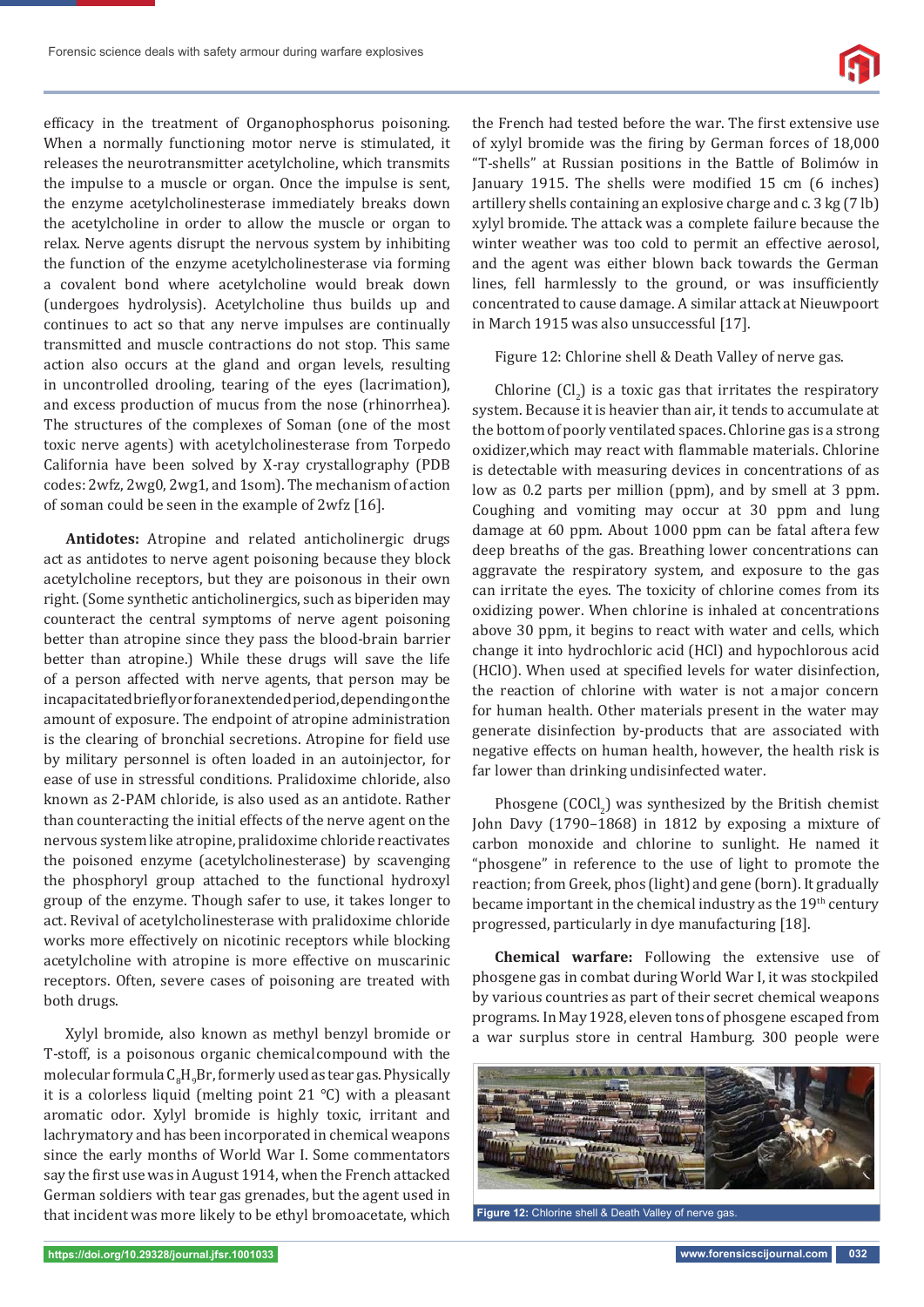

poisoned of whom 10 died. US Army phosgene identification poster from World War II. Phosgene was then only frequently used by the Imperial Japanese Army against the Chinese during the Second Sino-Japanese War. Gas weapons, such as phosgene, were produced by Unit 731 and authorized by specific orders given by Hirohito (Emperor Showa) himself, transmitted by the chief of staff of the army. For example, the Emperor authorized the use of toxic gas on 375 separate occasions during the battle of Wuhan from August to October 1938.

**Safety:** Phosgene is an insidious poison as the odor may not be noticed and symptoms may be slow to appear. The odor detection threshold for phosgene is 0.4 ppm, four times the threshold limit value. Its high toxicity arises from the action of the phosgene on the proteins in the pulmonary alveoli, the site of gas exchange: their damage disrupts the blood-air barrier, causing suffocation. It reacts with the amines of the proteins, causing cross-linking by the formation of urea-like linkages, in accord with the reactions discussed above. Phosgene detection badges are worn by those at risk of exposure. Sodium bicarbonate may be used to neutralize liquid spills of phosgene. Gaseous spills may be mitigated with ammonia.

Benzyl bromide, or α-bromotoluene, is an organic compound consisting of a benzene ring substituted with a bromomethyl group. It can be prepared by the bromination of toluene at room temperature in air, using manganese (IV) oxide as a heterogeneous catalyst. It is a colorless liquid that is decomposed slowly in water. Benzyl bromide is used in organic synthesis for the introduction of the benzyl protecting group for alcohols and carboxylic acids. Benzyl bromide is a strong lachrymator and is also intensely irritating to skin and mucous membranes. Because of these properties, it has been used as a war gas.

Benzyl chloride, or α-chlorotoluene, is an organic compound with the formula  $C_6H_5CH_2CH$ . This colorless liquid is a reactive organ chlorine compound that is a widely used chemical building block. Benzyl chloride is an alkylating agent. Indicative of its high reactivity (relative to alkyl chlorides), benzyl chloride reacts with water in a hydrolysis reaction to form benzyl alcohol and hydrochloric acid. Since benzyl chloride is quite volatile at room temperature, it can easily reach the mucous membranes where hydrolysis takes place with the production of hydrochloric acid. This explains why benzyl chloride is a lachrymator and has been used as a war gas. It is also very irritating to the skin [19].

Chloromethyl chloroformate (ClCOOCH<sub>2</sub>Cl) is a chemical compound developed for use in chemical warfare in World War I. It is a tearing agent designed to cause temporary blindness. It is a colorless liquid with a penetrating, irritating odor. Diphosgene is a chemical compound with the formula  $CICO_2Cl_3$ . This colorless liquid is a valuable reagent in the synthesis of organic compounds. Diphosgene is related to

phosgene but is more conveniently handled because it is a liquid, whereas phosgene is a gas. Diphosgene was originally developed as a pulmonary agent for chemical warfare, a few months after the first use of phosgene. It was used as a poison gas in artillery shells by Germany during World War I. The first recorded battlefield use was in May 1916. Diphosgene was developed because the vapors could destroy the filters in gas masks in use at the time.

Chloropicrin, also known as PS and nitrochloroform, is a chemical compound currently used as a broad-spectrum antimicrobial, fungicide, herbicide, insecticide, and nematicide. Its chemical structural formula is  $\text{Cl}_2 \text{CNO}_2$ . Chloropicrin can be absorbed systemically through inhalation, ingestion, and the skin. At high concentrations, it is severely irritating to the lungs, eyes, and skin. In World War I German forces used concentrated chloropicrin against Allied forces as tear gas. While not as lethal as other chemical weapons, it caused vomiting and forced Allied soldiers to remove their masks to vomit, exposing them to other, more toxic chemical gases used as weapons during the war.

Stannic chloride  $(SnCl<sub>4</sub>)$  was used as a chemical weapon in World War I, as it formed an irritating (but non-deadly) dense smoke on contact with air: it was substituted for by a mixture of silicon tetrachloride and titanium tetrachloride near the end of the war due to shortages of tin. It is also used in the glass container industry for making an external coating containing tin (IV) oxide which toughens the glass. It is a starting material for organotin compounds. Stannic chloride is used in chemical reactions with fuming (90%) nitric acid for the selective nitration of activated aromatic rings in the presence of inactivated ones.

Bromoacetone is an organic compound with the formula  $CH<sub>3</sub>COCH<sub>2</sub>Br.$  This colorless liquid is a lachrymatory agent.

Acrolein (systematic name: propenal,  $CH_2=CH-CHO$ ) is the simplest unsaturated aldehyde. It is a colorless liquid with a piercing, disagreeable, acrid smell. The smell of burnt fat (as when cooking oil is heated to its smoke point) is caused by glycerol in the burning fat breaking down into acrolein. It is produced industrially from propylene and is mainly used as a biocide and a building block to other chemical compounds, such as the amino acid methionine. Acrolein is toxic and is a strong irritant for the skin, eyes, and nasal passages. The main metabolic pathway for acrolein is the alkylation of glutathione. The WHO suggests a "tolerable oral acrolein intake" of 7.5 μg/ day per kilogram of body weight. Although acrolein occurs in French fries, the levels are only a few micrograms per kilogram. In response to occupational exposures to acrolein, the US Occupational Safety and Health Administration has set a permissible exposure limit at  $0.1$  ppm  $(0.25 \text{ mg/m}^3)$  at an eight-hour time-weighted average.

Hydrogen cyanide (HCN), sometimes called prussic acid, is an inorganic compound with the chemical formula HCN. It is a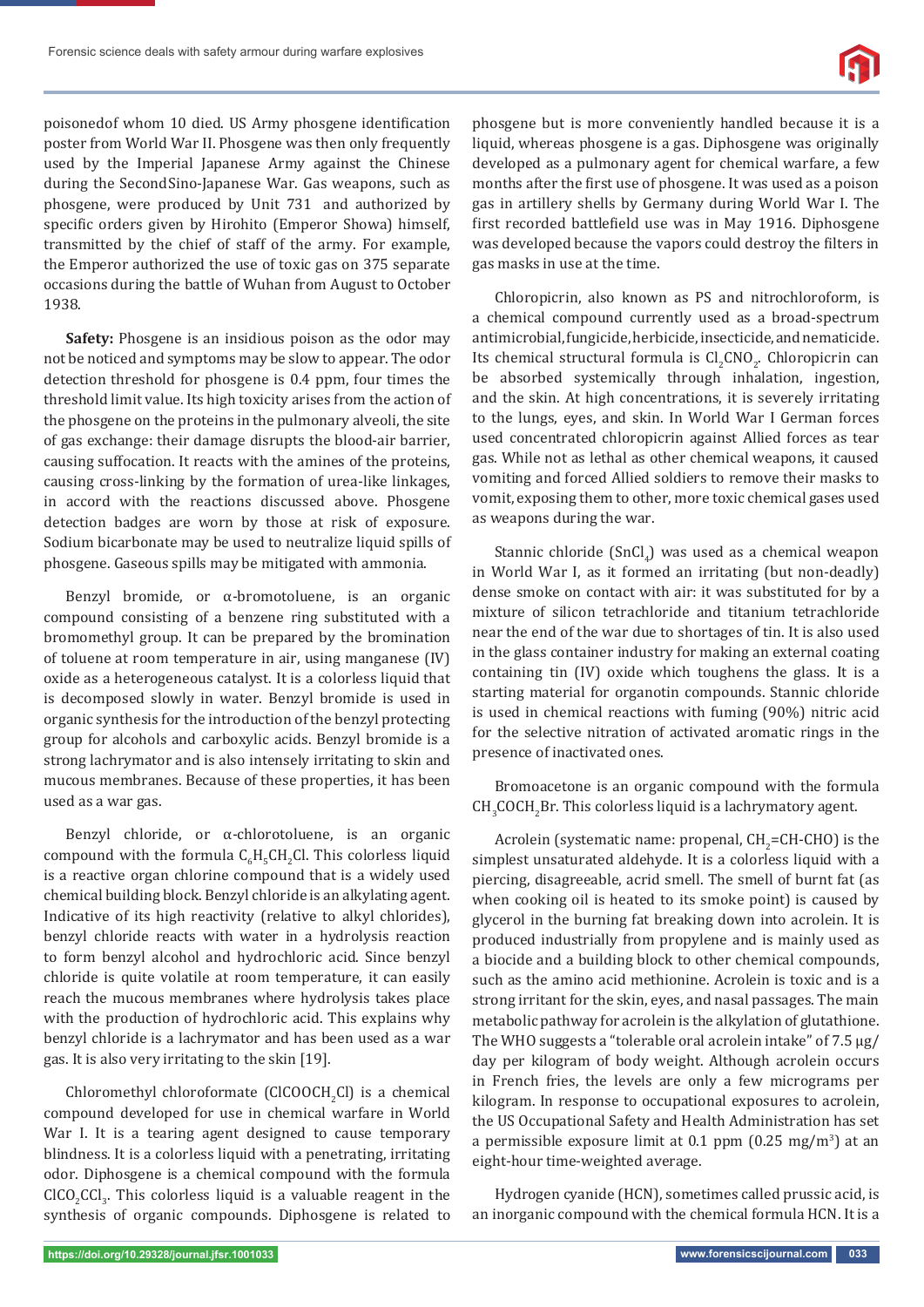

colorless, extremely poisonous liquid that boils slightly above room temperature, at 25.6 °C (78.1 °F). HCN is produced on an industrial scale and is a highly valuable precursor to many chemical compounds ranging from polymers to pharmaceuticals. A hydrogen cyanide concentration of 300  $mg/m<sup>3</sup>$  in the air will kill a human within 10–60 minutes. A hydrogen cyanide concentration of 3500 ppm (about 3200 mg/m3 ) will kill a human in about one 1minute. The toxicity is caused by the cyanide ion, which halts cellular respiration by acting as a non-competitive inhibitor for an enzyme in mitochondria called cytochrome c oxidase. Hydrogen cyanide has been absorbed into a carrier for use as a pesticide. Under IG Farben's brand name Zyklon B (German >Cyclone B, with the B standing for Blausäure - "Prussic Acid"), it was used in the German concentration camp mass killing during World War II (esp. in the Holocaust). The same product is currently made in the Czech Republic under the trademark "Uragan D2." Hydrogen cyanide was also the agent used in gas chambers employed in judicial execution in some U.S. states, where it was produced during the execution by the action of sulfuric acid on an egg-sized mass of potassium cyanide. Hydrogen cyanide is commonly listed amongst chemical warfare agents known as blood agents. As a substance listed under Schedule 3 of the Chemical Weapons Convention as a potential weapon that has large-scale industrial uses, manufacturing plants in signatory countries that produce more than 30 tonnes per year must be declared to and can be inspected by, the Organisation for the Prohibition of Chemical Weapons. During the First World War, USA and Italy used hydrogen cyanide against the Central Powers in 1918. France had used it in combat already in 1916, but this proved to be ineffective due to physical conditions. Under the name prussic acid, HCN has been used as a killing agent in whaling harpoons. Hydrogen cyanide gas in air is explosive at concentrations over 5.6%. This is far above its toxicity level [20].

Hydrogen sulfide (H<sub>2</sub>S) is considered a broad-spectrum poison, meaning that it can poison several different systems in the body, although the nervous system is most affected. The toxicity of  $H_2S$  is comparable with that of hydrogen cyanide or carbon monoxide. It forms a complex bond with iron in the mitochondrial cytochrome enzymes, thus preventing cellular respiration. Since hydrogen sulfide occurs naturally in the body, the environment, and the gut, enzymes exist in the body capable of detoxifying it by oxidation to (harmless) sulfate. Hence, low levels of hydrogen sulfide may be tolerated indefinitely. At some threshold level, believed to average around 300–350 ppm, the oxidative enzymes become overwhelmed. Many personal safety gas detectors, such as those used by utility, sewage, and petrochemical workers, are set to alarm at as low as 5 to 10 ppm and to go into high alarm at 15 ppm. A diagnostic clue of extreme poisoning by  $\rm H_2S$  is the discoloration of copper coins in the pockets of the victim. Treatment involves immediate inhalation of amyl nitrite, injections of sodium nitrite or administration of

4-dimethylaminoethanol in combination with inhalation of pure oxygen, administration of bronchodilators to overcome eventual bronchospasm, and in some cases hyperbaric oxygen therapy (HBOT). HBOT has clinical and anecdotal support. Exposure to lower concentrations can result in eye irritation, a sore throat and cough, nausea, shortness of breath, and fluid in the lungs (pulmonary edema). These effects are believed to be due to the fact that hydrogen sulfide combines with alkali present in moist surface tissues to form sodium sulfide, a caustic. These symptoms usually go away in a few weeks. Long-term, low-level exposure may result in fatigue, loss of appetite, headaches, irritability, poor memory, and dizziness. Chronic exposure to low-level  $H_2S$  (around 2 ppm) has been implicated in increased miscarriage and reproductive health issues among Russian and Finnish wood pulp workers, but the reports have not (as of circa 1995) been replicated. Short-term, high-level exposure can induce immediate collapse, with a high probability of death. If death does not occur, studies have shown that, in humans, high exposure to hydrogen sulfide can lead to cortical pseudo laminar necrosis and degeneration of the basal ganglia. It has also been shown that Cerebral edema has been the cause of death in some fatal exposures with hydrogen sulfide [21].

- 0.00047 ppm or 0.47 ppb is the odor threshold, the point at which 50% of a human panel can detect the presence of the compound.
- 0.0047 ppm is the recognition threshold, the concentration at which 50% of humans can detect the characteristic odor of hydrogen sulfide, normally described as resembling "a rotten egg".
- OSHA has established a permissible exposure limit (PEL) (8 hour time-weighted average (TWA)) of 10 ppm.
- 10–20 ppm is the borderline concentration for eye irritation.
- 20 ppm is the acceptable ceiling concentration established by OSHA.
- 50 ppm is the acceptable maximum peak above the ceiling concentration for an 8 hour shift, with a maximum duration of 10 minutes.
- 50–100 ppm leads to eye damage.
- At 100–150 ppm the olfactory nerve is paralyzed after a few inhalations, and the sense of smell disappears, often together with an awareness of danger.
- 320–530 ppm leads to pulmonary edema with the possibility of death.
- 530–1000 ppm causes strong stimulation of the central nervous system and rapid breathing, leading to loss of breathing.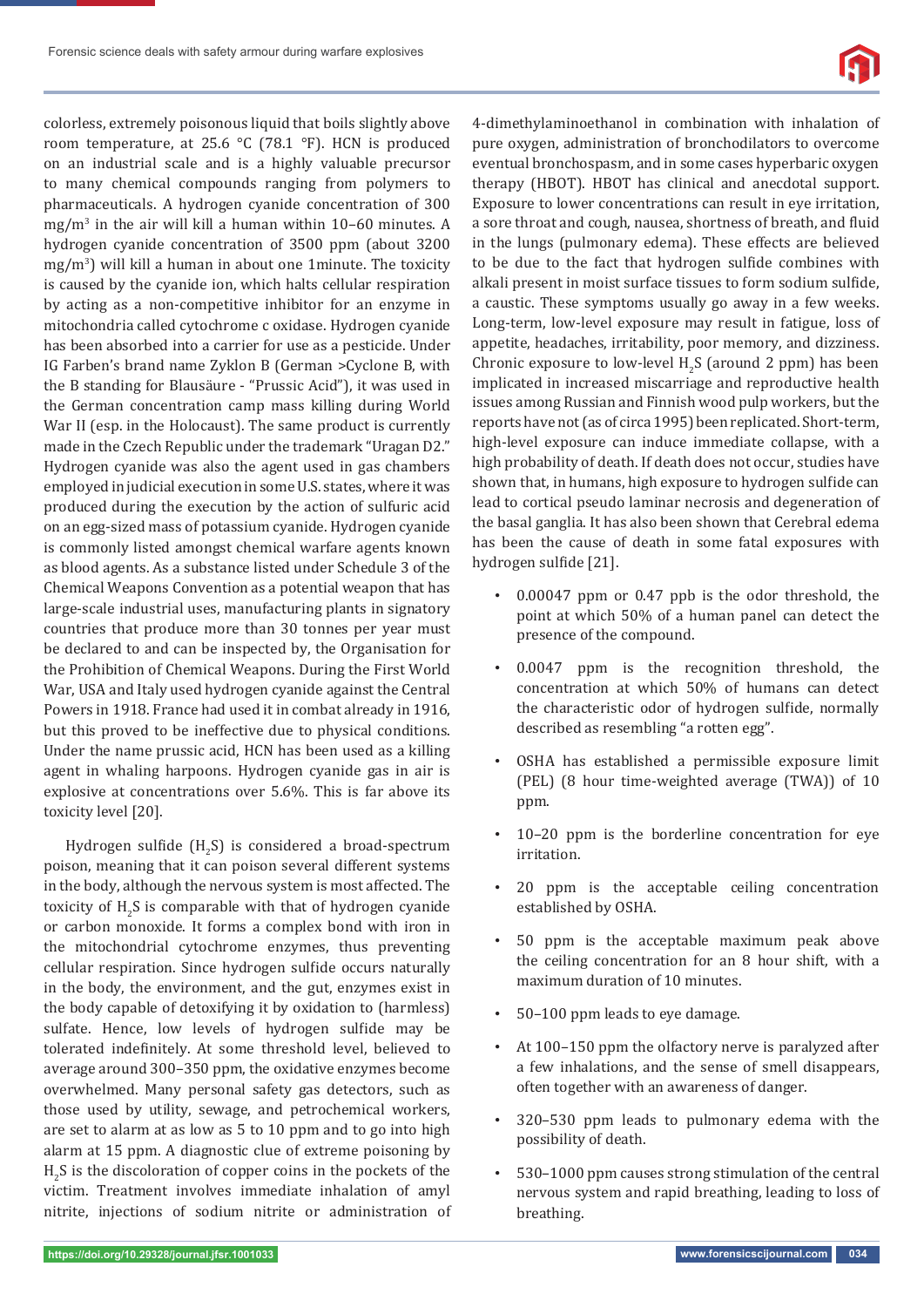- 800 ppm is the lethal concentration for 50% of humans for 5 minutes exposure  $(LC_{50})$ .
- Concentrations over 1000ppm cause immediate collapse with loss of breathing, even after inhalation of a single breath. Cortical pseudo laminar necrosis, degeneration of the basal ganglia, and cerebral edema have also been shown.

Although respiratory paralysis may be immediate, it can also be delayed up to 72 hours [22].

Adamsite [10-Chloro-5,10-dihydrophenazarsinine] or DM is an organic compound; technically, an arsenical diphenyl aminechlorarsine, that can be used as a riot-control agent. DM belongs to the group of chemical warfare agents known as vomiting agents or sneezing gases. First synthesized in Germany by Heinrich Otto Wieland in 1915, it was independently developed by the US chemist Roger Adams (for whom it is named) at the University of Illinois in 1918.

### Figure 13: Adamsite.

DM was produced and stockpiled by the United States at the end of World War I, but not deployed on the battlefield then. It was used against the Bonus Army who demonstrated in Washington, DC, in 1932, reportedly causing the death and serious injury of several children who had accompanied their parents on the protests. It was again used in the Vietnam War. DM is an odorless crystalline compound with very low vapor pressure. The color of the crystals ranges from bright yellow to dark green depending on the purity. It is readily soluble in some organic solvents (e.g., acetone, dichloromethane), but nearly insoluble in water. In vaporous form, it appears as a canary yellow smoke. Adamsite is usually dispersed as an aerosol, making the upper respiratory tract the primary site of action. Although the effects are similar to those caused by typical riot control agents (e.g. CS), they are slower in onset and longer in duration, often lasting several hours. After a latency period of 5–10 minutes irritation of the eyes, lungs, and mucous membranes develops followed by headache, nausea, and persistent vomiting. DM is now regarded as obsolete. It has been widely replaced by riot control agents such as CS which are less toxic and more rapid in the onset of symptoms. Early battlefield use was intended to be via "Adamsite candles". These were large metal cans or tubes (weighing approximately 5 pounds) which contained a smoke composition made of Adamsite plus a slow-burning



pyrotechnic composition. A series of candles were lit and the Adamsite-laden smoke allowed to drift towards the enemy. In 2003, North Korea was reportedly producing Adamsite at its Aoji-RI Chemical Complex for stockpiling [23].

The sulfur mustards, or sulfur mustards,  $\text{CICH}_{2}\text{CH}_{2}\text{CH}_{2}\text{CH}_{2}\text{Cl}$  commonly known as mustard gas, are a class of related cytotoxic and vesicant chemical warfare agents with the ability to form large blisters on the exposed skin and in the lungs. Pure sulfur mustards are colorless, viscous liquids at room temperature. When used in an impure form, such as warfare agents, they are usually yellow-brown in color and have an odor resembling mustard plants, garlic, or horseradish, hence the name. Mustard gas was originally assigned the name LOST, after the scientists Wilhelm Lommel and Wilhelm Steinkopf, who developed a method for the large-scale production of mustard gas for the Imperial German Army in 1916. Mustard agents are regulated under the 1993 Chemical Weapons Convention (CWC). Three classes of chemicals are monitored under this Convention, with sulfur and nitrogen mustard grouped in Schedule 1, as substances with no use other than in chemical warfare. Mustard agents could be deployed on the battlefield by means of artillery shells, aerial bombs, rockets, or by spraying from warplanes. The compound readily eliminates a chloride ion by intramolecular nucleophilic substitution to form a cyclic sulfonium ion. This very reactive intermediate tends to permanently alkylate the guanine nucleotide in DNA strands, which prevents cell division and generally leads directly to programmed cell death, or, if cell death is not immediate, the damaged DNA may lead to the development of cancer. Oxidative stress would be another pathology involved in sulfur mustard toxicity. Sulfur mustard is not very soluble in water but is very soluble in fat, contributing to its rapid absorption into the skin. In the wider sense, compounds with the structural element  $BCH_2CH_2X$ , where X is any leaving group and B is a Lewis base is known as mustards. Such compounds can form cyclic "onium" ions (sulfonium, ammoniums, etc.) that are good alkylating agents. Examples are bis(2-chloroethyl)ether, the (2-haloethyl)amines (nitrogen mustards), and sulfur sesquimustard, which has two α-chloroethyl thioether groups (ClH<sub>2</sub>C-CH<sub>2</sub>-S-) connected by an ethylene (-CH<sub>2</sub>CH<sub>2</sub>-) group. These compounds have a similar ability to alkylate DNA, but their physical properties, e.g. melting point, vary [24].

### Figure 14: Toxic effect of sulfur mustard gas.

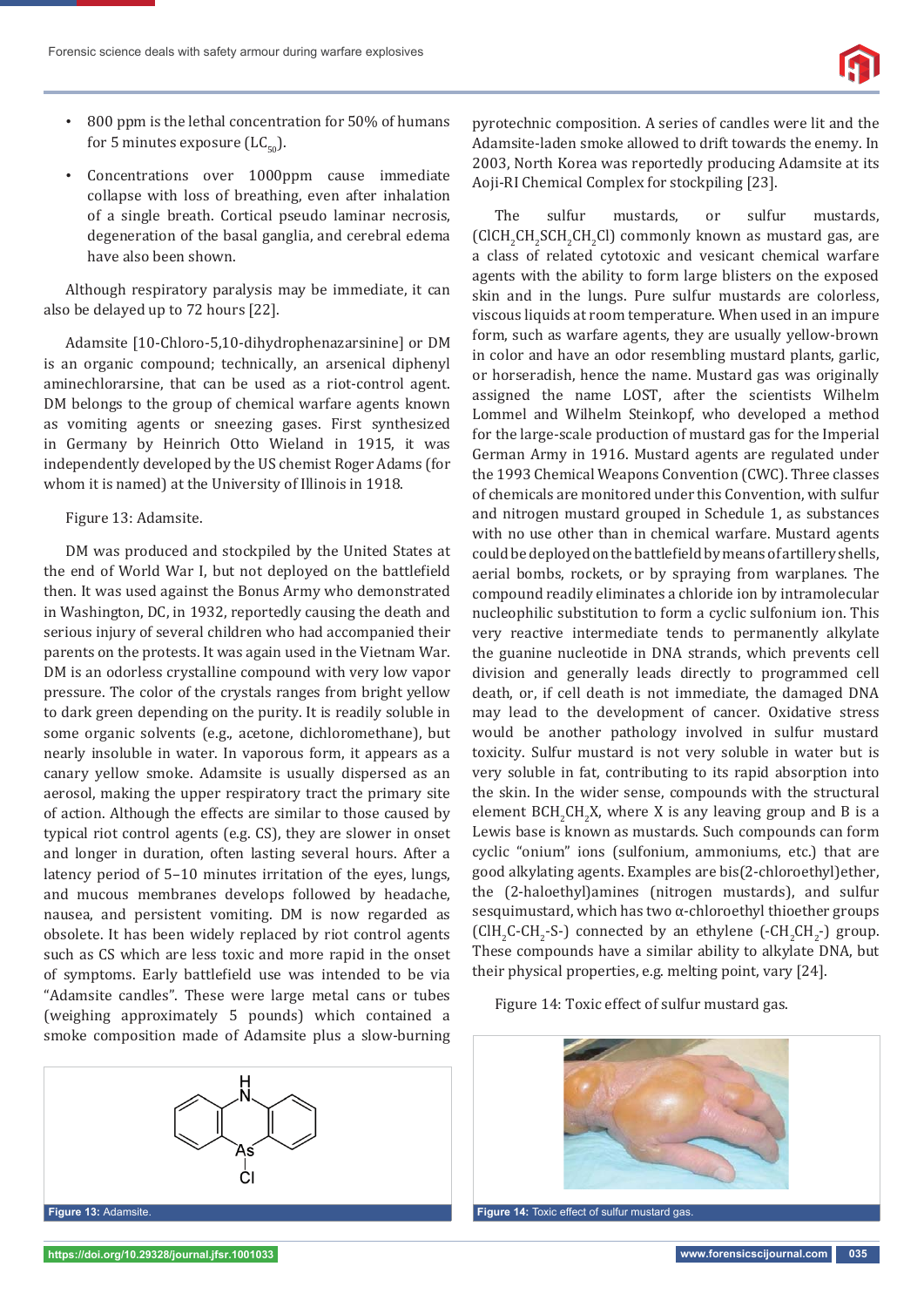Mustard gas has extremely powerful vesicant effects on its victims. In addition, it is strongly mutagenic and carcinogenic, due to its alkylating properties. It is also lipophilic. Because people exposed to mustard gas rarely suffer immediate symptoms, and mustard-contaminated areas may appear completely normal, victims can unknowingly receive high dosages. Within 24 hours of exposure to the mustard agent, victims experience intense itching and skin irritation, which gradually turns into large blisters filled with yellow fluid wherever the mustard agent contacted the skin. These are chemical burns and are very debilitating. Mustard gas vapor easily penetrates clothing fabrics such as wool or cotton, so it is not only the exposed skin of victims that gets burned. If the victim's eyes were exposed then they become sore, starting with conjunctivitis, after which the eyelids swell, resulting in temporary blindness. Miosis may also occur, which is probably the result of the cholinomimetic activity of mustard. At very high concentrations, if inhaled, the mustard agent causes bleeding and blistering within the respiratory system, damaging mucous membranes and causing pulmonary edema. Depending on the level of contamination, mustard gas burns can vary between first and second-degree burns, though they can also be every bit as severe, disfiguring, and dangerous as third-degree burns. Severe mustard gas burns (i.e. where more than 50% of the victim's skin has been burned) are often fatal, with death occurring after some days or even weeks have passed. Mild or moderate exposure to mustard agents is unlikely to kill, though victims require lengthy periods of medical treatment and convalescence before recovery is complete. The mutagenic and carcinogenic effects of mustard agents mean that victims who recover from mustard gas burns have an increased risk of developing cancer in later life. Typical appearance of bullae on arm caused by blister agent burns. Skin damage can be reduced if povidone-iodine in a base of glycerol is rapidly applied, but since mustard agent initially has no symptoms, exposure is usually not recognized until skin irritation begins, at which point it is too late for countermeasures. The vesicant property of mustard gas can be neutralized by oxidation or chlorination, using household bleach (sodium hypochlorite), or by a nucleophilic attack using e.g. decontamination solution "DS2" (2% NaOH, 70% diethylenetriamine, 28% ethylene glycol monomethyl ether). After initial decontamination of the victim's wounds is complete, medical treatment is similar to that required by any conventional burn. The amount of pain and discomfort suffered by the victim is comparable as well. Mustard gas burns heal slowly, and, as with other types of burns, there is a risk of sepsis caused by pathogens such as Staphylococcus aureus and Pseudomonas aeruginosa. A British nurse treating soldiers with mustard gas burns during World War I commented: They cannot be bandaged or touched. We cover them with a tent of propped-up sheets. Gas burns must be agonizing because usually, the other cases do not complain, even with the worst wounds, but gas cases are invariably beyond endurance and they cannot help crying out [25].

Bis(chloromethyl) ether (ClCH<sub>2</sub>OCH<sub>2</sub>Cl) is carcinogenic. It is one of 13 chemicals considered an OSHA-regulated occupational carcinogen. Chronic exposure can increase the incidence of oat cell carcinoma, a type of lung cancer.

Ethyldichloroarsine, sometimes abbreviated "ED", is an organoarsenic compound with the formula  $\mathrm{CH}_3\mathrm{CH}_2\mathrm{AsCl}_2$ . This colorless volatile liquid is a highly toxic obsolete vesicant or blister agent that was used during World War I in chemical warfare. The molecule is pyramidal with the Cl-As-Cl and C-As-Cl angles approaching 90°. Its toxic action is similar to lewisite. Blue Cross (Blaukreuz) is a World War I chemical warfare agent consisting of diphenylchlorarsine (DA, Clark I), diphenylcyanoarsine (CDA, Clark II), ethyldichloroarsine (Dick), and/or methyldichloroarsine (Methyldick). Clark, I, and Clark II were the main agents used. Clark I was used with Green Cross munition earlier; however, for the first time, it was used as a standalone agent in the night from July 10 to July 11 1917 at Nieuwpoort, Belgium, during the operation Strandfest. The artillery munition used as a delivery vehicle contained a large number of glass spheres closed with a cork and sealed with trinitrotoluene. Later N-ethyl carbazole was added. Depending on the caliber, the munition contained between 7 and 120 kilograms of the agent. Blue Cross is also a generic World War I German marking for artillery shells with chemical payload affecting the upper respiratory tract.

Figure 15: Diphenyl chloroarsine & Sulfur mustard.

Green Cross (Grünkreuz) is a World War I chemical warfare pulmonary agent consisting of chloropicrin (PS, Aquinite, Klop), phosgene (CG, Collongite), and/or trichloromethyl chloroformate (Surpalite, Perstoff). Green Cross is also a generic World War I German marking for artillery shells with pulmonary agents (chemical payload affecting the lungs). The tip of the projectile with the fuse end is painted green and has a green cross at the bottom of the cartridge. Other Green Cross mixtures were based on phosgene and/or diphosgene. The first use of the Green Cross was on May  $31^{st}$  1915 in a German offensive in Ypres. The mixture was chlorine-phosgene, with 95% and 5%.

Yellow Cross (Gelbkreuz) is a World War I chemical warfare agent usually based on sulfur mustard (HS, Yperite, Lost). The original Gelbkreuz was a composition of 80% - 90% of sulfur mustard and 10% - 20% of tetrachloromethane or chlorobenzene as a solvent which lowered its viscosity and



**Figure 15:** Diphenyl chloroarsine & Sulfur mustard.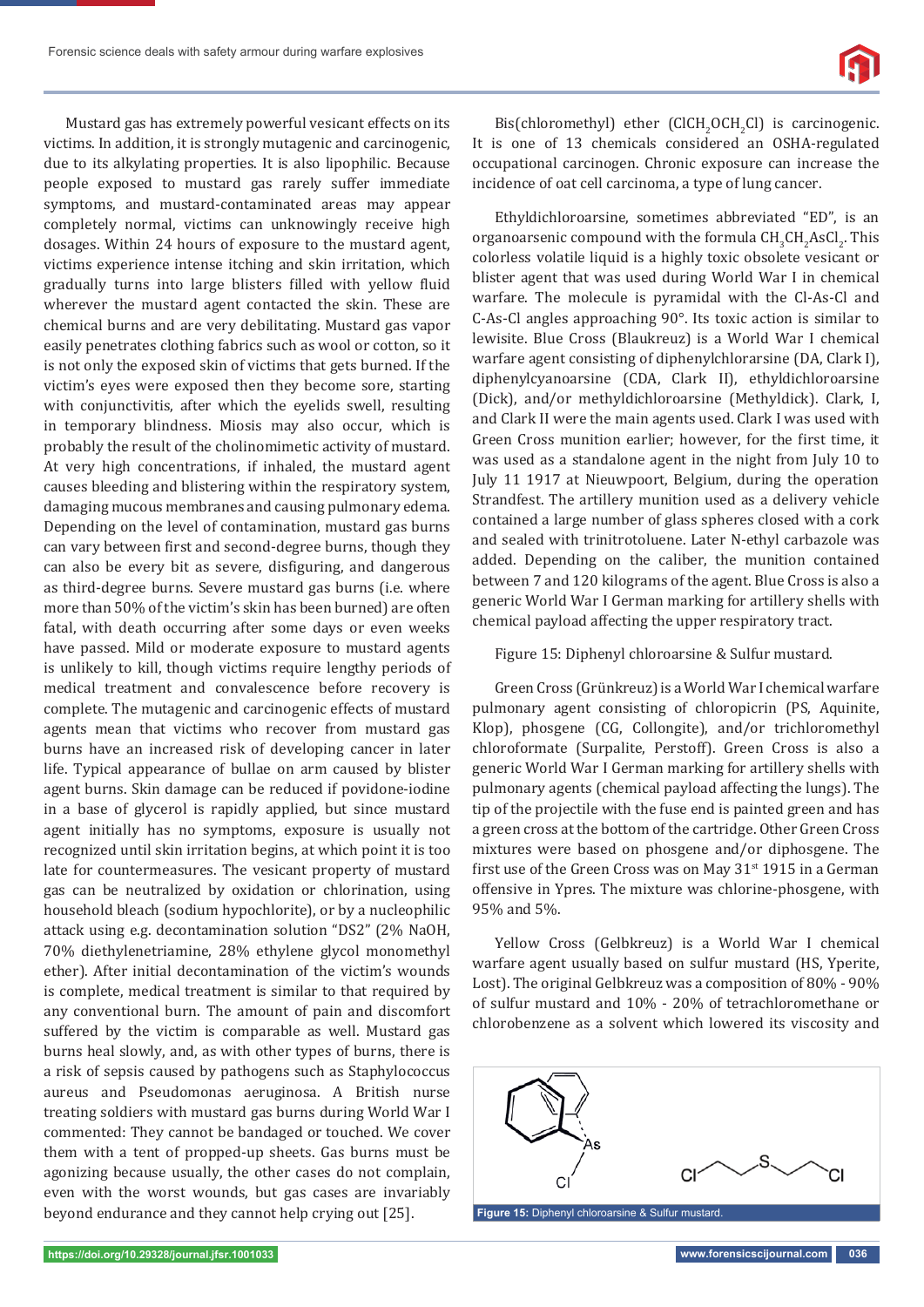acted as antifreeze, or, alternatively, 80% sulfur mustard, 10% bis(chloromethyl) ether, and 10% tetrachloromethane. A later formulation, Gelbkreuz 1, was a mixture of 40% ethyldichloroarsine, 40% ethyl-dibromo arsine, and 20% of bis(chloromethyl) ether. In some cases, nitrobenzene was used to mask the material's characteristic odor. French "ypérite no.20" was a similar mixture of 80% sulfur mustard and 20% tetrachloromethane. Yellow Cross is also a generic World War I German marking for artillery shells with chemical payload affecting exposed surfaces of the body.

White Cross (Weisskreuz) is a World War I chemical warfare agent consisting of one or more lachrymatory agents: bromoacetone (BA), bromobenzyl cyanide (Camite), bromomethyl ethyl ketone (homomartonite, Bn-staff), chloroacetone (Tonite, A-staff), ethyl bromoacetate, and/ or xylyl bromide. During World War I, White Cross was also a generic code name used by the German Army for artillery shells with an irritant chemical payload affecting the eyes and mucous membranes [25].

Figure 16: Detonator usage.

**Investigation techniques:** Explosive investigation is a difficult task as most of the evidence would have already been lost.

### **Process of investigation:**

1. Initial response to information:

- A. Date and Time
- B. Brief details of damage
- C. Number of people killed and injured
- D. Whether anyone was seen carrying a bomb
- E. Type of bag/vehicle, motorcycle, scooter
- F. Address and name of the building, P.S., owner of the building
- 2. Approach to the scene:
	- A. First of all inform the bomb disposal squad

# **BLASTING ACCESSORIES:**

- Various important blasting accessories are as under:
- **Safety Fuse**
- 2) Plastic Ignitor Cord. Detonators.
- · Plain Detonators
- · Electric Detonators
- · Instantaneous Electric Detonators
- · Long delay Detonators
- 
- · Short Delay Detonators
	- · Non Electric Detonators
- 3. Secure the general area:
	- A. Vacate the place if it multi-storeyed building

B. Take prevention of further explosion

- B. Cordoning of the area. Generally, 300 meters radius from the site of the explosion
- C. Classify the explosion: Major/Minor: Accidental/ Terr.3orists Activities
- D. Take Photographs/Video: Seat of Explosion

Location of fragments

Crater size

Injuries of victims

Dead bodies

- 4. Search Methods (Out Door)
	- A. Quadrant zone method
	- B. Strip Method
	- C. Grid Method
	- D. Spiral Method
	- E. Wheel Method
- 5. Don'ts:
	- 1. Do not touch or remove the packet unless dutybound.
	- 2. Do not open the package with your hands.
	- 3. Do not puncture the package.
	- 4. Do not submerge the package in water.
	- 5. Do not pull out the strings or wire.
	- 6. Do not pass the metallic object over the package.
	- 7. Handle the package alone.
	- 8. Do not accept the identification marks on the package at the face value.
	- 9. Do not bring a bomb or suspected object in a station house or inhabited building.
	- 10. Do not use the radio in the vicinity of the bomb.
	- 11. Evacuate the people to a safe distance. Always evacuate the people and NOT the BOMB.
- **Figure 16:** Detonator usage. 12. Do not direct a flashlight on the bomb.



C. To reveal the cause of the explosion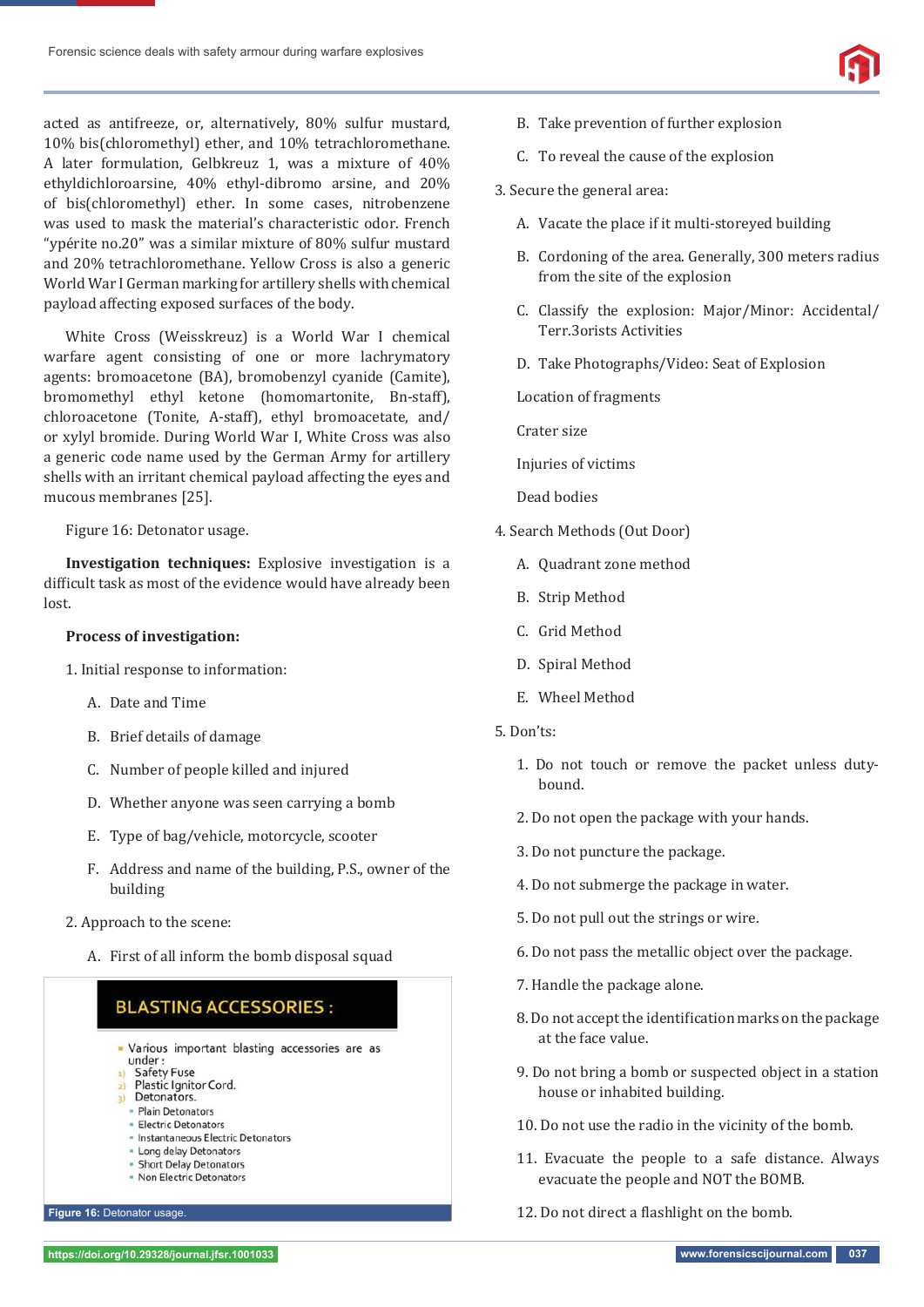

- 13. Remove all inflammable items.
- 14. Open windows and doors to minimize the blast effects.
- 15. Place sandbag around the object. Do not cover the object.
- 16. Do not permit re-entry of people until objects are removed.
- 17. Do not be a DEAD HERO. You can construct a building or house but you cannot make a dead man alive.
- 6. Actions on locating the bomb
	- 1. Isolate the bomb
	- 2. Remove essential/important items
	- 3. Inform Bomb Squad
	- 4. Inform Superior Officers
	- 5. Protective Works like the use of sandbags/bomb blanket
	- 6. Evacuate if not done earlier
	- 7. Inform police/'Fire Service/Hospital
	- 8. Post Guides
	- 9. Assist Police/BD Squad

**Collection:** A most important step in the detection and analysis of explosive residues is the proper collection of appropriate samples from the explosion scene. Invariably undetonated residues or portions of the explosive remains at the site of the explosion. Forensic Laboratory analysis of these samples depends upon the I.O.'s ability and skill to recognize those samples and collection. The entire area must be systematically searched with great care, safety will be a major area of concern. The scene of the explosion is very unsafe, unexploded devices may still be in the area, the structure of a building where a bomb has exploded may be seriously weakened and can collapse. There may be additional hazards such as broken gas, mains, downed electrical lines, etc. If an unexploded bomb is found, it is necessary to call a bomb technician to render the device safe. The most obvious characteristic of a high explosive is the presence of a crater at the origin of the blast. Once the crater has been located, all loose soil and other debris must immediately be removed from the crater and preserved for lab analysis. Other good sources of explosive residues and objects are located near the origin of detonation. In pipe bomb explosion, particles of the explosive are frequently found adhering to the pipe or to the pipe threads.

**Guidelines for collection and packing of physical evidence for examination:** No live bomb or detonator is accepted by the laboratory. Post-blast residues containing soil and other loose materials are to be stored in metal containers or plastic bags. No live bomb or detonator is accepted by the laboratory. Control soil has to be collected, labeled, packed and sent separately to avoid cross-contamination. Control samples in case of post-blast cases are to be collected by measuring the distance from the seat of the explosion to the farthest missile and adding 50% of the distance to it.

**Dispatch:** Only by special messenger all sealed materials should be sent to the forensic laboratory with proper specimen seal, authority letter, etc. Don't send materials by post or by goods train. In case of unexploded explosive materials, explosives and detonators should be packed separately. Send only a representative sample of the explosive and not the whole amount. Inform the station master that the explosives are being carried on the train. Don't send any live bombs.

The Research and Analysis Wing (abbreviated R&AW) is the foreign intelligence agency of India. The agency's primary function is gathering foreign intelligence, counter-terrorism, counter-proliferation, advising Indian policymakers, and advancing India's foreign strategic interests. It is also involved in the security of India's nuclear program. The Intelligence Bureau (IB) is India's domestic internal security and counterintelligence agency under the Ministry of Home Affairs. It was founded in 1887 as Central Special Branch and is reputed to be the oldest such organization in the world. Until 1968, it handled both domestic and foreign intelligence after which the Research and Analysis Wing was formed specifically for foreign intelligence following that IB was primarily assigned the role of domestic intelligence and internal security. Arvind Kumar, the current director of the IB, took over from Rajiv Jain on 26 June 2019.

Figure 17: Dog squad .

**List of Intelligence Agencies in India:** A nation's security is not only dependent on its armed forces but also on intelligence agency networks to deter internal as well as external threats for the country.

Here's the list of intelligence agencies in India.

**National Investigation Agency (NIA):** Established: 2009, Headquarters: New Delhi, India. Chief: IPS Kuldeep Singh.

The National Investigation Agency (NIA) is India's premier



**Figure 17:** Dog squad.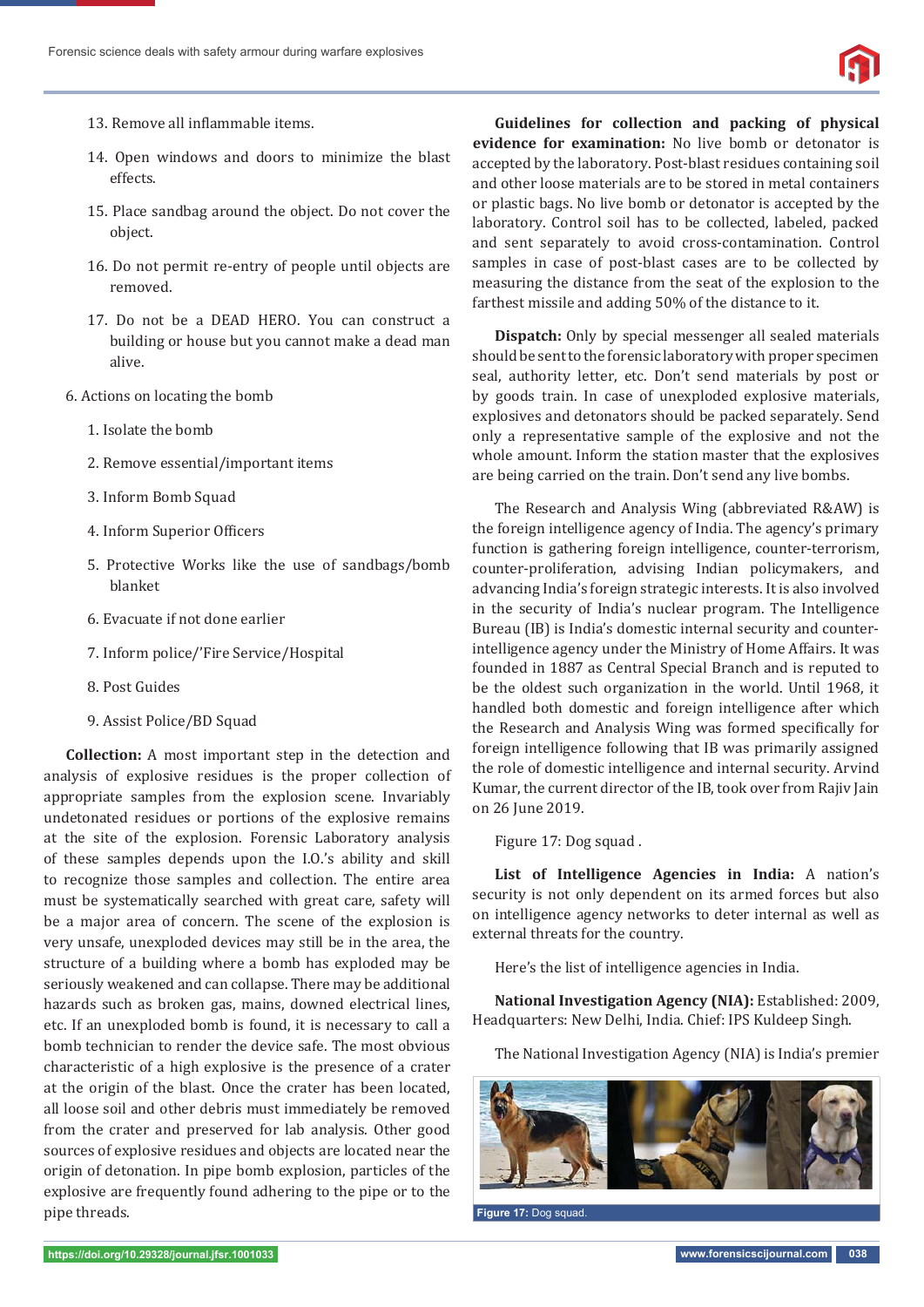agency to counter terrorism under the aegis of the Ministry of Home Affairs (MHA). The agency investigates terrorrelated crimes in the country without any special permission from the states. It further probes attacks targeting Indian interests abroad. It came into existence with the enactment of the National Investigation Agency Act 2008 after the 26/11 Mumbai terror attacks. The agency maintains the NIA Most Wanted list.

**Wildlife Crime Control Bureau (WCCB):** Established: 2006, Headquarters: New Delhi, India. Chief: Tilotama Varma.

The Wildlife Crime Control Bureau (WCCB) deals with organized wildlife crime in India. The statutory agency is under the aegis of the Ministry of Environment, Forest, and Climate Change. The Parliamentary Standing Committee on Science and Technology, Environment and Forests strongly emphasized the creation of statutory authority under the Wild Life Protection Act, 1972. The Wild Life (Protection) Amendment Act, 2006 mentions enabling provisions for constituting the Bureau.

**National Technical Research Organization (NTRO):** Established: 2004, Headquarters: New Delhi, India. Chief: Anil Dhasmana

The National Technical Research Organization (NTRO) is a technical intelligence agency of India under the aegis of the Prime Minister's Office. The agency is responsible for geospatial intelligence and satellite imagery and provides technical intelligence to other agencies on internal and external security. The agency was initially known as National Technical Facilities Organisation (NTFO) and was constituted upon the recommendations of the Group of Ministers (GOM) headed by then Deputy Prime Minister L K Advani. It has the same norms of conduct as the IB and R&AW.

**Serious Fraud Investigation Office (SFIO): Established:** 2003, Headquarters: New Delhi, India. Chief: Keshav Chandra.

The Serious Fraud Investigation Office (SFIO) is a statutory corporate fraud investigating agency in India. It is under the aegis of the Ministry of Corporate Affairs and conducts multidisciplinary investigations of major corporate frauds. The organization has experts from the financial sector, capital market, accountancy, forensic audit, taxation, law, information technology, company law, customs, and investigation. The agency was set up on the recommendations of the Naresh Chandra Committee on corporate governance in the backdrop of stock market scams. The then Vajpayee Government constituted the Serious Fraud Investigation Office (SFIO) on 9 January 2003.

**Defense Intelligence Agency (DIA):** Established: 2002, Headquarters: New Delhi, India. Chief: Lt. Gen. KJS Dhillon.

Defense Intelligence Agency (DIA) provides and coordinates defense and military intelligence to the Indian Armed Forces. DIA is under the aegis of the Ministry of Defence. The head of the agency serves as the principal advisor on matters of intelligence to the Minister of Defence and the Chief of Defence Staff. The much-awaited intelligence agency coordinating the intelligence arms of three military services came into force after the Kargil War and was formally recommended by the Group of Ministers (GOM) headed by then Deputy Prime Minister L K Advani.

**National Crime Record Bureau (NCRB):** Established: 1986, Headquarters: New Delhi, India. Chief: IPS Ramphal Pawar.

The National Crime Record Bureau (NCRB), under the aegis of the Ministry of Home Affairs (MHA), deals in collecting and analyzing crime data as per the IPC and SLL. It functions as a repository of information on crime and criminals to help assist the investigators in linking crime to the perpetrators. The agency was set up on the recommendation of the Taskforce 1985, and the National Police Commission 1977 by merging the Directorate of Coordination and Police Computer (DCPC), Inter-State Criminals Data Branch of CBI, and Central Finger Print Bureau of CBI.

**Narcotics Control Bureau (NCB):** Established: 1986, Headquarters: New Delhi, India. Chief: IPS Satya Narayan Pradhan.

Narcotics Control Bureau (NCB) is the central law enforcement and intelligence agency that combats drug trafficking and the use of illegal substances as per the provisions of the NDPS Act. The agency further guides the State to exempt illegal substances for medicinal purposes.

The NCB functions through various zones and sub-zones. The zones are located in Ahmedabad, Bengaluru, Chandigarh, Chennai, Delhi, Guwahati, Indore, Jammu, Jodhpur, Kolkata, Lucknow, Mumbai, and Patna while the sub-zones are located in Ajmer, Amritsar, Bhubaneswar, Dehradun, Goa, Hyderabad, Imphal, Mandsaur, Madurai, Mandi, Raipur, Ranchi, and Kochi.

**Research and Analysis Wing (R&AW):** Established: 1968, Headquarters: New Delhi, India. Chief: Samant Goel. The Research and Analysis Wing (R&AW) is the external intelligence agency of India. The agency headed by the Prime Minister of India gathers foreign intelligence, counterterrorism, counter-proliferation, advises Indian policymakers, and advances India's foreign strategic interests. R&AW is also involved in the security of India's nuclear program. R&AW came into being post the 1962 Sino-Indian War and the 1965 India-Pakistan War which exposed the foreign intelligence failures by the IB. The Indira Gandhi-led Central Government felt the need for a second security service in India and constituted the full-fledged Research and Analysis Wing (R&AW). The agency has been organized on the lines of the CIA.

**Central Board of Indirect Taxes and Customs (CBIC):**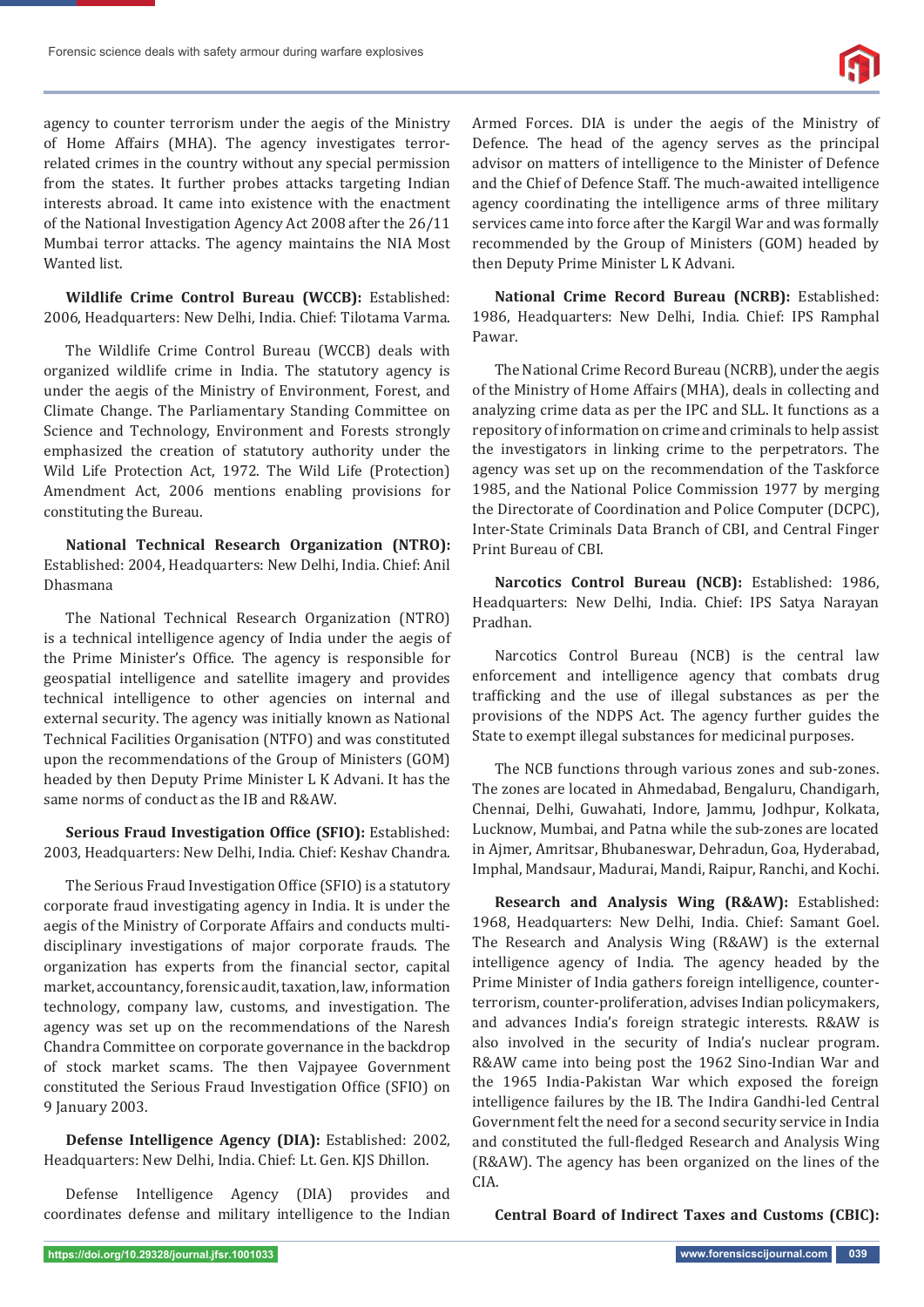

Established: 1944, Headquarters: New Delhi, India. Chief: IRS Vivek Johri .

The Central Board of Indirect Taxes and Customs (CBIC) is India's nodal agency which is responsible for administering Customs, GST, Central Excise, Service Tax & Narcotics in India.

**Central Bureau of Investigation (CBI):** Established: 1942, Headquarters: New Delhi, India. Chief: Subodh Kumar Jaiswal.

India's premier investigating agency, the Central Bureau of Investigation (CBI), operates under the jurisdiction of the Ministry of Personnel, Public Grievances, and Pensions. The agency is exempted from the provisions of the Right to Information (RTI) Act. It is India's designated single point of contact for liaison with Interpol. The Central Bureau of Investigation (CBI) was originally constituted to investigate bribery and governmental corruption and was expanded in 1965 to investigate breaches of central laws enforceable by GOI, multi-state organized crime, multi-agency, or international cases.

**Intelligence Bureau (IB):** Established: 1887, Headquarters: New Delhi, India. Chief: Arvind Kumar.

Intelligence Bureau (IB) is the domestic internal security and counter-intelligence agency of India. The agency is under the aegis of the Ministry of Home Affairs (MHA). The agency was founded as Central Special Branch and was renamed after Indian Independence as Intelligence Bureau. It is reputed to be the oldest such organization in the world.

Dog Squad is a reality TV show following working dogs and handlers as they go about their daily duties. Dog Squad currently airs between 8:00 - 8:30 pm on Mondays on TV One. It was created by the same people who created Border Patrol. It is also termed as Explosive Detection Dog (EDD) or Explosive Detection Dog Team (EDDT). These are the K9s trained to detect explosive substances/presence of bomb/ improvised explosive device (IED) in various operational environments and indicate/alert the handler when pressed into service.

### **Conclusion**

Poison gas is any gas that is also a poison. Poison gases can kill or injure a person if present in a high enough concentration. There is a diverse range of different poison gases and each has unique properties. Many toxic liquids are also volatile and their vapors are poison gas. "Poison gas" can refer to poisons in chemical weapons, but most of them are in fact liquids, for example, mustard gas and VX are viscous liquids that are dispersed into fine mists. In small amounts, corrosive poison gases usually cause irritation and may have a smell, but this is not universal. There are several gases that can kill insidiously, without a warning smell or irritation. All gases other than oxygen can displace air and cause death by asphyxiation. This

does not make them poisonous gases. Nitrogen and carbon dioxide are two common examples. This has to be taken into account in the handling of any compressed or liquified gas. Gases can be also dangerous because they are flammable (easily bursting into flame). Poison gases can cause injury more readily than condensed poisons because they diffuse (move) in the air, exposing skin, and are easily breathed in. Immediate contact with corrosive gas leads to chemical burns of the skin and lungs. When absorbed into the inside of the human body and into the blood, either by breathing in or through the skin, several poison gases cause poisoning. In a poisoning, medical help is often necessary; simply removing the victim from the gas is not enough to prevent symptoms. Corrosive poison gases such as hydrogen chloride cause chemical burns into the skin and inside the lungs. This causes the lungs to fill up with liquid, which can kill. Alkylating poison gases such as methyl chloride are attacked by human DNA and proteins. In human cells, this causes cell death, cancer, and a diverse set of symptoms caused by the malfunctioning of the alkylated proteins. Mustard gas is an alkylating agent. Gases that release the fluoride ion into the human body can cause a loss of calcium in the blood, which leads to heart attack and death. Examples are hydrogen fluoride and chlorine trifluoride. Ammonia can cause corrosive burns. Hydrogen sulfide has a powerful smell, but it will easily desensitize the nose. After that, it can shut down the breathing center in the brain, which stops the breathing reflex and kills the victim from asphyxiation. Nerve agents are poisonous liquids that easily evaporate. They shut down biochemical processes that allow muscles to relax. The result is that all muscles contract, including muscles required for breathing, causing death by asphyxiation. Poison gases are used in industry as chemical reagents. The chemical reactions they can be used for are more important than their toxicity. Today, chemists try to avoid the use of poisonous gases, but it is often not possible. Examples of large-volume industrial poisonous gases are hydrogen sulfide, cracked from oil, chlorine, in diverse chemical uses and to disinfect drinking water, and ammonia, which is a valuable fertilizer into itself and can be converted into a range of other fertilizers, in addition to chemical uses. Some fumigants (chemicals used to kill pests) are also poison gases, for example, phosphine, which is used to kill pests living in grains. The advantage of a gas is that it evaporates after use so that if food is treated with gas, there is no need to rinse it to remove the poison.

### **References**

- 1. Patel VR, Parmar JN, Aal LB, Sen DJ. Poison gas: as a lethal weapon in chemical warfare. Int J Pharmaceut Res Bio-Sci. 2014; 3: 332-357.
- 2. Krehl POK. History of Shock Waves, Explosions and Impact: A Chronological and Biographical Reference. Springer Science & Business Media. 1970; 2008.
- 3. Borak J, Sidell FR. Agents of chemical warfare: Sulfur mustard. Ann Emerg Med. 1992; 21: 303–308. **PubMed:** https://pubmed.ncbi.nlm.nih.gov/1536492/
- 4. Cooper, Paul W. Chapter 4: Use forms of explosives. Explosives